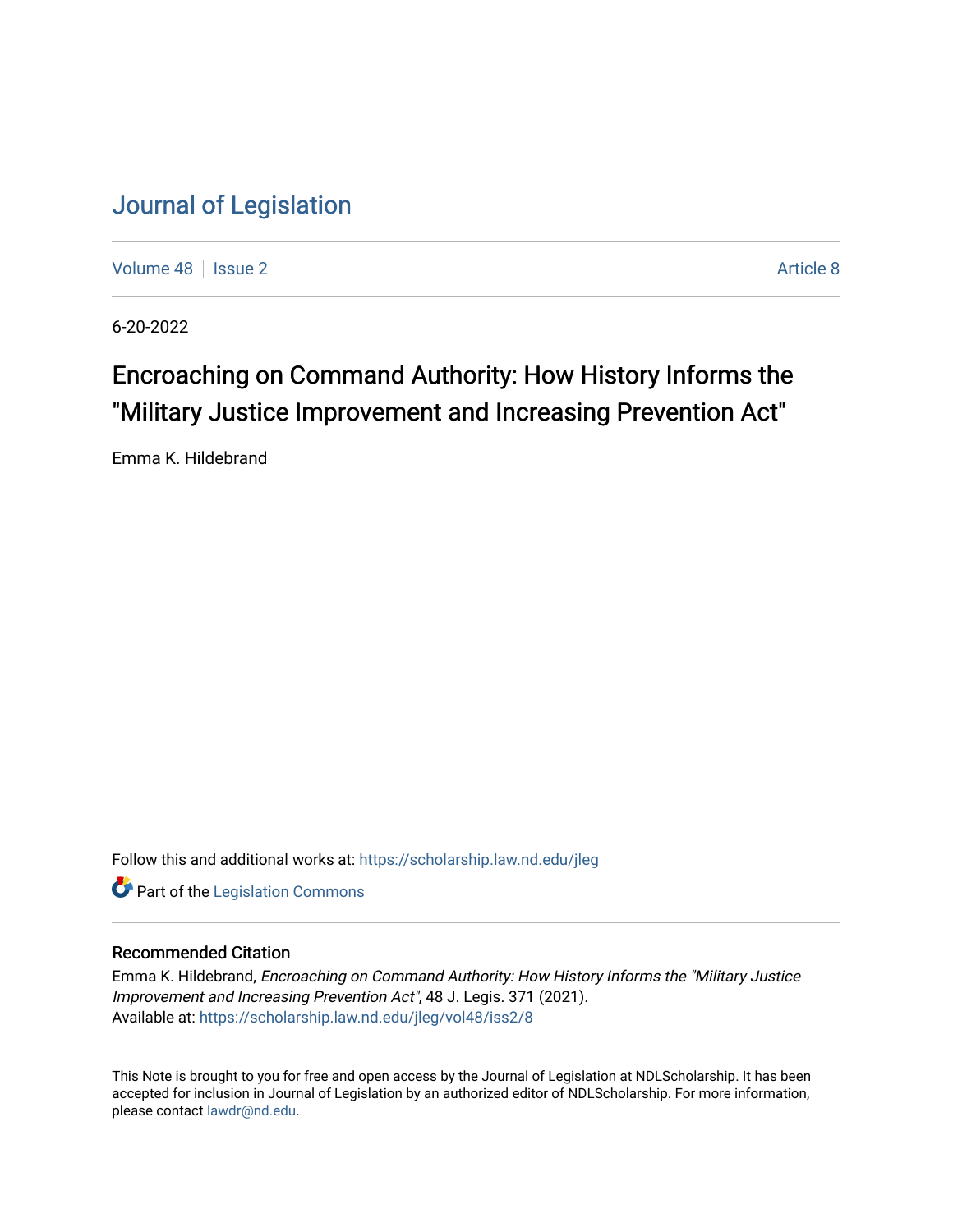# ENCROACHING ON COMMAND AUTHORITY: HOW HISTORY INFORMS THE "MILITARY JUSTICE IMPROVEMENT AND INCREASING PREVENTION ACT"

#### *Emma K. Hildebrand\**

*"Discipline is the soul of an army. It makes small numbers formidable; procures success to the weak, and esteem to all . . . ."*<sup>1</sup>

## **INTRODUCTION**

For centuries, a strong military has been the hallmark of a strong state. Longlasting and seemingly infallible governments like those of the Romans or Mongols have been backed by fierce, impenetrable armies and navies. After hundreds of years, empires fallen, wars fought, and republics built, that has remained true. When the first United States armed force was authorized in 1775 to fight the supreme British military, the need for security and strength was acute.<sup>2</sup> At that pivotal moment in United States history, the Continental Congress and Founding Fathers decided that the commander should be at the forefront of military justice. $3$ 

Unlike the civilian justice system, most are familiar with, the military justice system is based on the unique core values of "[o]bedience, discipline, and centralized leadership and control  $\dots$ <sup>4</sup> Historically and today, wartime situations or off-thegrid operations eliminate the availability of traditional courtroom proceedings.<sup>5</sup> Sitting and waiting through a time-consuming judicial process is not an option when orders go unfollowed, and lives are at risk. Ensuring the swift delivery of justice to maintain good order is imperative to the successful execution of military missions. These great differences in priorities mean that the structure of the military justice system looks far different from its civilian counterpart.

<sup>\*</sup>J.D. Candidate, University of Notre Dame Law School, 2023; B.A. in Political Science, Monmouth College, 2020. Thank you to Professor Christian Burset and the editors of the *Journal of Legislation* for their guidance with this Note.

<sup>1.</sup> Letter from George Washington, Colonial Gen., to Company Captains, (July 29, 1759), https://founders.archives.gov/documents/Washington/02-04-02-0223.

<sup>2.</sup> WILLIAM WINTHROP, MILITARY LAW AND PRECEDENTS 953 (2d ed. 1920).

<sup>3</sup>*. See generally* Journals of the Continental Congress: Articles of War, June 30 (1775), AVALON PROJECT, https://avalon.law.yale.edu/18th\_century/contcong\_06-30-75.asp (last visited May 22, 2022) [hereinafter Journals of Continental Congress]; *see also* American Articles of War of 1775, *reprinted in* WINTHROP, *supra* note 2, App. IX, at 953–60; Robert O. Rollman, *Of Crimes, Courts-Martial, and Punishment – A Short History of Military Justice*, 11 U.S.A.F. JAG L. REV 212 (1969).

<sup>4.</sup> Curry v. Sec. of the Army, 595 F.2d 873, 877 (D.C. Cir. 1979).

<sup>5</sup>*. Id.* at 878–79.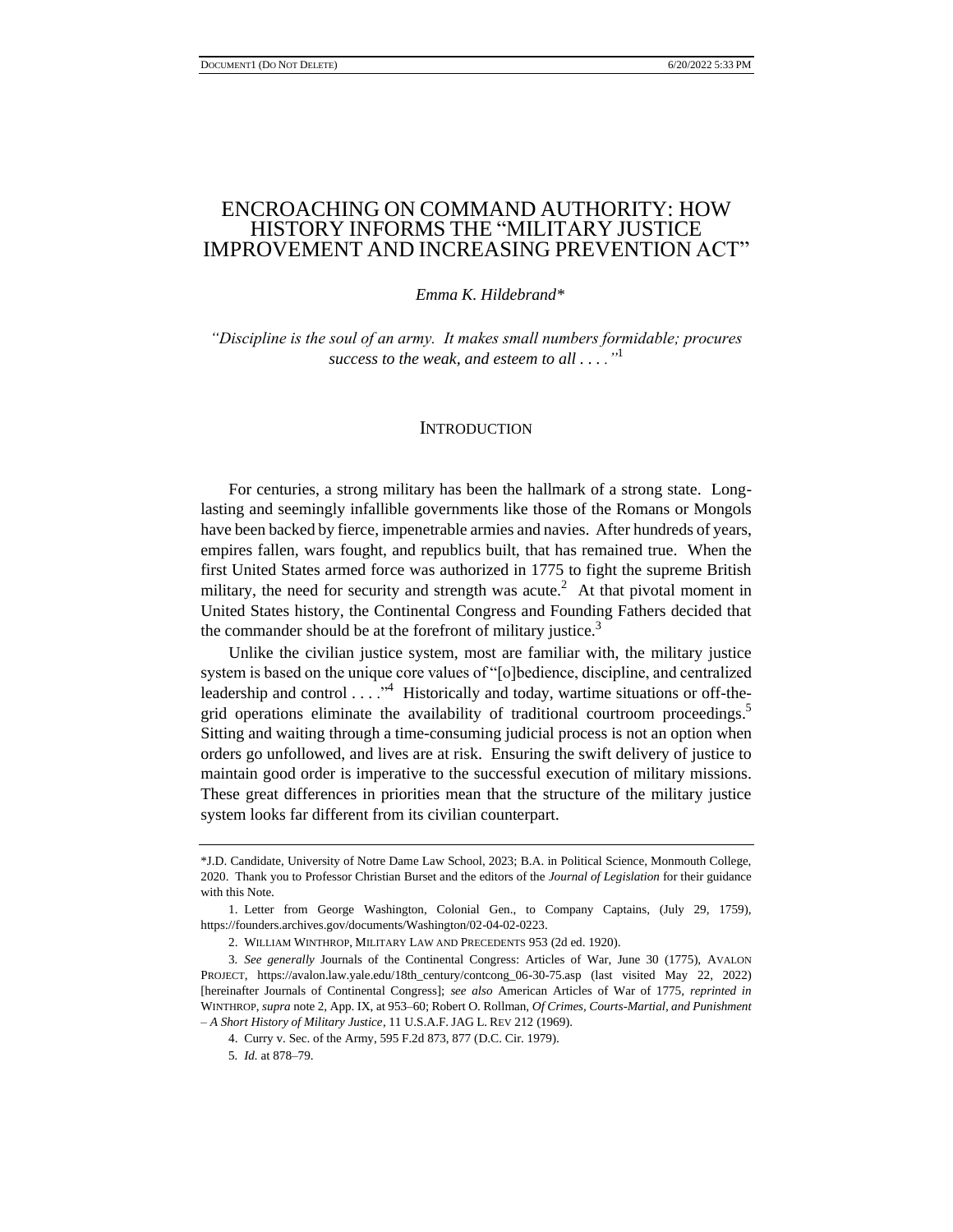One of the most significant differences between the two systems is the primary figure in charge of delivering justice.<sup>6</sup> Unlike the judges and juries that dominate the civilian scene, the commander runs the show in military justice.<sup>7</sup> Also called a "convening authority" due to the commander's ability to convene courts-martial, a commander "has near absolute discretion at every stage of a military justice proceeding."<sup>8</sup> In judicial proceedings, the commander has no civilian equivalent. A commander is not a lawyer or a judge, and typically, they do not have any legal training at all.<sup>9</sup> A commander is a senior commanding officer, usually a colonel or general, with authority and discretion over the justice matters regarding the soldiers, sailors, and airmen below them. $10$  The commander has the power to:

> [C]onduct direct investigations, authorize probable cause searches, refer charges to court-martial, convene courts-martial, grant witnesses' immunity, negotiate and approve pretrial agreements, make capital referrals to courts-martial, select courts-martial panel members, grant funding to government and defense counsel for employment of expert witnesses, approve sentences, and grant clemency.<sup>11</sup>

In recent years, the role of the commander has come under fire for being too involved and too discretionary in his or her role as the convening authority.<sup>12</sup> With the growing awareness that sexual misconduct in the military often goes unreported or unprosecuted, there has also come a push for top-to-bottom structural change to the Uniform Code of Military Justice ("UCMJ").<sup>13</sup> The Military Justice

11*. Id.* at 171 (citing MANUAL FOR COURTS-MARTIAL, UNITED STATES, R.C.M. 303, 407(a), 502(a)(1), 601, 703(d), 704(c), 705, 1107, 1107(d)(1); Mil. R. Evid. 315(d); *See* 10 U.S.C. §§ 822–824).

12*. See, e.g.*, Erin Scanlon, *Military Justice Needs Sexual Assault Reform, Survivor Says*, MILITARY TIMES (Dec. 13, 2021), https://www.militarytimes.com/opinion/commentary/2021/12/13/military-justice-needssexual-assault-reform-survivor-says/; *see also* Ella Torres, *Military Sexual Assault Victim Says the System is Broken*, ABC NEWS (Aug. 28, 2020), https://abcnews.go.com/US/military-sexual-assault-victims-systembroken/story?id=72499053; *see also* Zoë Carpenter, *Sexual Assault in the Military is Still Going Unchecked. Will Congress Finally Act?*, THE NATION (July 27, 2021), https://www.thenation.com/article/society/militarysexual-harassment-gillibrand/.

13*. See, e.g*., Press Release, Kirsten Gillibrand United States Senator for New York, *Senators Gillibrand, Grassley, Ernst, Blumenthal, Cruz, Shaheen, Kelly, and Military Sexual Assault Advocates Introduce New, Bipartisan Military Justice Improvement and Increasing Prevention Act* (Apr. 29, 2021), [https://www.gillibrand.senate.gov/news/press/release/senators-gillibrand-grassley-ernst-blumenthal-cruz-](https://www.gillibrand.senate.gov/news/press/release/senators-gillibrand-grassley-ernst-blumenthal-cruz-shaheen-kelly-and-military-sexual-assault-advocates-introduce-new-bipartisan-military-justice-improvement-and-increasing-prevention-act)

[shaheen-kelly-and-military-sexual-assault-advocates-introduce-new-bipartisan-military-justice-improvement](https://www.gillibrand.senate.gov/news/press/release/senators-gillibrand-grassley-ernst-blumenthal-cruz-shaheen-kelly-and-military-sexual-assault-advocates-introduce-new-bipartisan-military-justice-improvement-and-increasing-prevention-act)[and-increasing-prevention-act](https://www.gillibrand.senate.gov/news/press/release/senators-gillibrand-grassley-ernst-blumenthal-cruz-shaheen-kelly-and-military-sexual-assault-advocates-introduce-new-bipartisan-military-justice-improvement-and-increasing-prevention-act) [hereinafter Gillibrand Press Release]; *see also Sexual Assault, the Military Justice System and Commanders' Authority: Recent Developments*, CONG. RSCH. SERV. (May 25, 2021),

<sup>6</sup>*. See Military Justice Overview*, VICTIM AND WITNESS ASSISTANCE COUNCIL, https://vwac.defense.gov/military.aspx (last visited May 22, 2022).

<sup>7</sup>*. Id.*

<sup>8.</sup> Lindsy Nicole Alleman, Note, *Who is in Charge, and Who Should Be? The Disciplinary Role of the Commander in Military Justice Systems*, 16 DUKE J. COMP. & INT'L. 169, 171 (2006) (citing Meredith L. Robinson, *Volunteers for the Death Penalty? The Application of* Solorio v. United States *to Military Capital Litigation*, 6 GEO. MASON. L. REV. 1049 (1998)).

<sup>9.</sup> Alleman, *supra* note 8, at 170.

<sup>10</sup>*. Id.*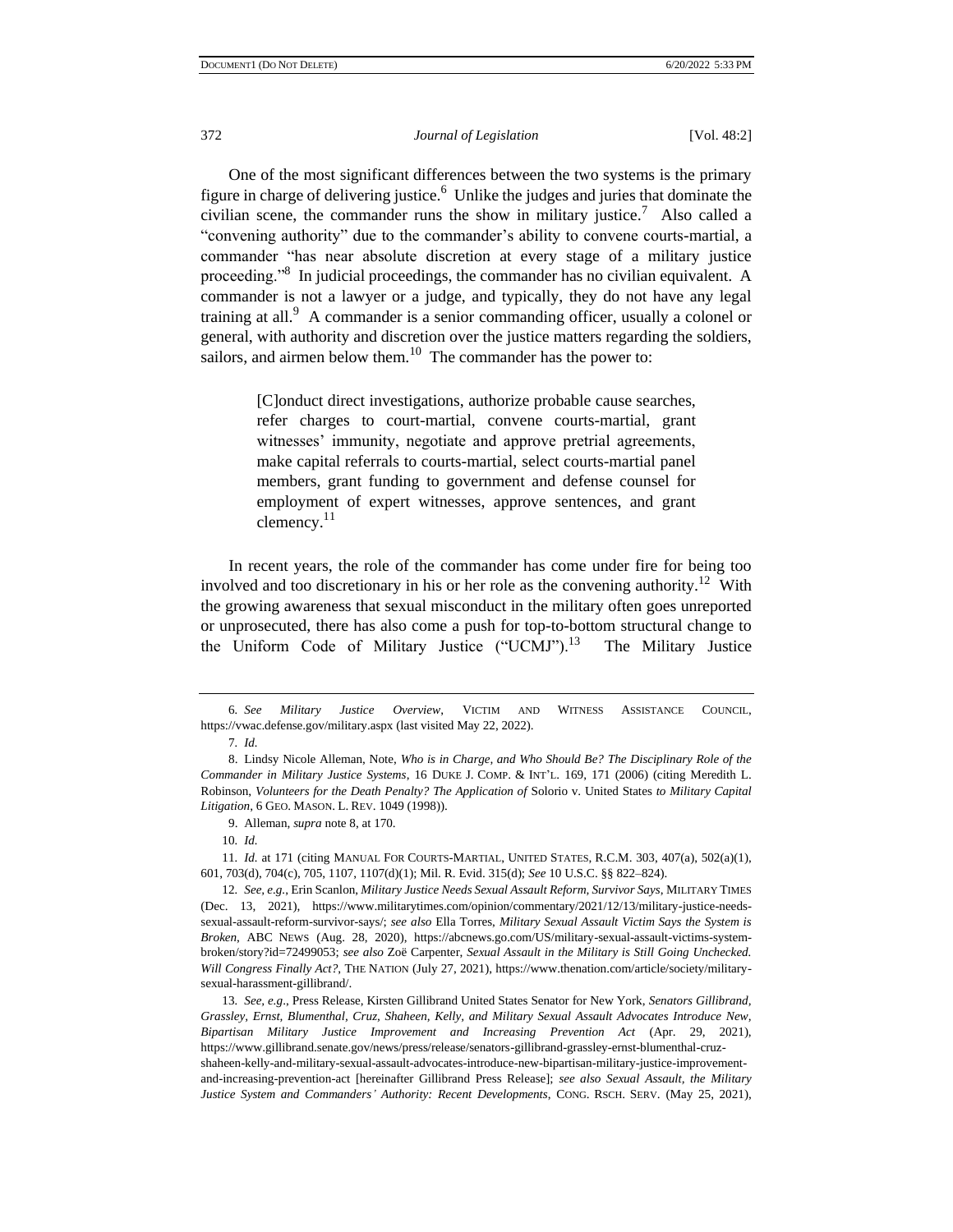Improvement and Increasing Prevention Act ("MJIIPA"), introduced by Senator Kirsten Gillibrand and backed by a bipartisan group of legislators, seeks to take convening authority away from the commander for certain serious crimes such as sexual assault.<sup>14</sup>

On December 27, 2021, the National Defense Authorization Act of 2022 ("NDAA" or "the Act") was signed into law.<sup>15</sup> Passed annually, the NDAA authorizes all spending, policies, and regulations for the U.S. Department of Defense. Every year, Congress uses the NDAA to implement its defense and national security priorities for the coming year.<sup>16</sup> For 2022, there has been significant focus has been on the commander's authority, and the Act implemented some of the changes proposed by the MJIIPA.<sup>17</sup>

This Note will discuss the historical development of the military justice system throughout European and American history and how that past informs the proposed changes to the command structure of the UCMJ under the MJIIPA. This Note ultimately argues that taking crucial justice decisions out of the hands of the commander does not follow from history and doing so could corrupt the purpose of the system and be damaging to the U.S. military in the future. MJIIPA attempts to reorient the very objectives of the military justice system since its origin, a move that is much larger and affects much more than the Act's purpose of curbing sexual assault against servicemembers.

The first Section of this Note discusses the vast history and development of military law leading up to the present day UCMJ and the role of the UCMJ's modern commander. This Section will look at early bodies of military law, then look at British military law before examining the development and evolution of the American military justice system.

Section II will consider the modern role of the commander under the UCMJ and where a commander is allowed discretion in delivering justice for his or her unit. This Section will also describe the current protections that have been put in place by the UCMJ.

Section III of this Note will focus on the proposed reforms to the commander's role in the justice system, including the MJIIPA of 2021 and the NDAA for Fiscal Year 2022.

Finally, Section IV will pull these elements together and explain how history informs the proposed changes within these two pieces of legislation. Section IV also

https://crsreports.congress.gov/product/pdf/IN/IN11680; *see also Military Sexual Violence*, CONGRESSWOMAN JACKIE SPEIER, https://speier.house.gov/military-sexual-violence (last visited May 22, 2022).

<sup>14.</sup> Gillibrand Press Release, *supra* note 13.

<sup>15.</sup> Press Release, The White House, Statement by the President on S. 1605, the National Defense Authorization Act for Fiscal Year 2022 (Dec. 27, 2021), https://www.whitehouse.gov/briefingroom/statements-releases/2021/12/27/statement-by-the-president-on-s-1605-the-national-defenseauthorization-act-for-fiscal-year-2022/.

<sup>16</sup>*. See generally Summary of the Fiscal Year 2022 National Defense Authorization Act*, U.S. STATES SENATE COMM. ON ARMED SERVS. (Dec. 15, 2021), https://www.armedservices.senate.gov/imo/media/doc/FY22%20NDAA%20Agreement%20Summary.pdf.

<sup>17.</sup> David Dayen, *Gillibrand Slams 'Four Men' for Watering Down Military Sexual Assault Reform*, AM. PROSPECT (Dec. 8, 2021), https://prospect.org/politics/gillibrand-slams-four-men-for-watering-down-militarysexual-assault-reform/.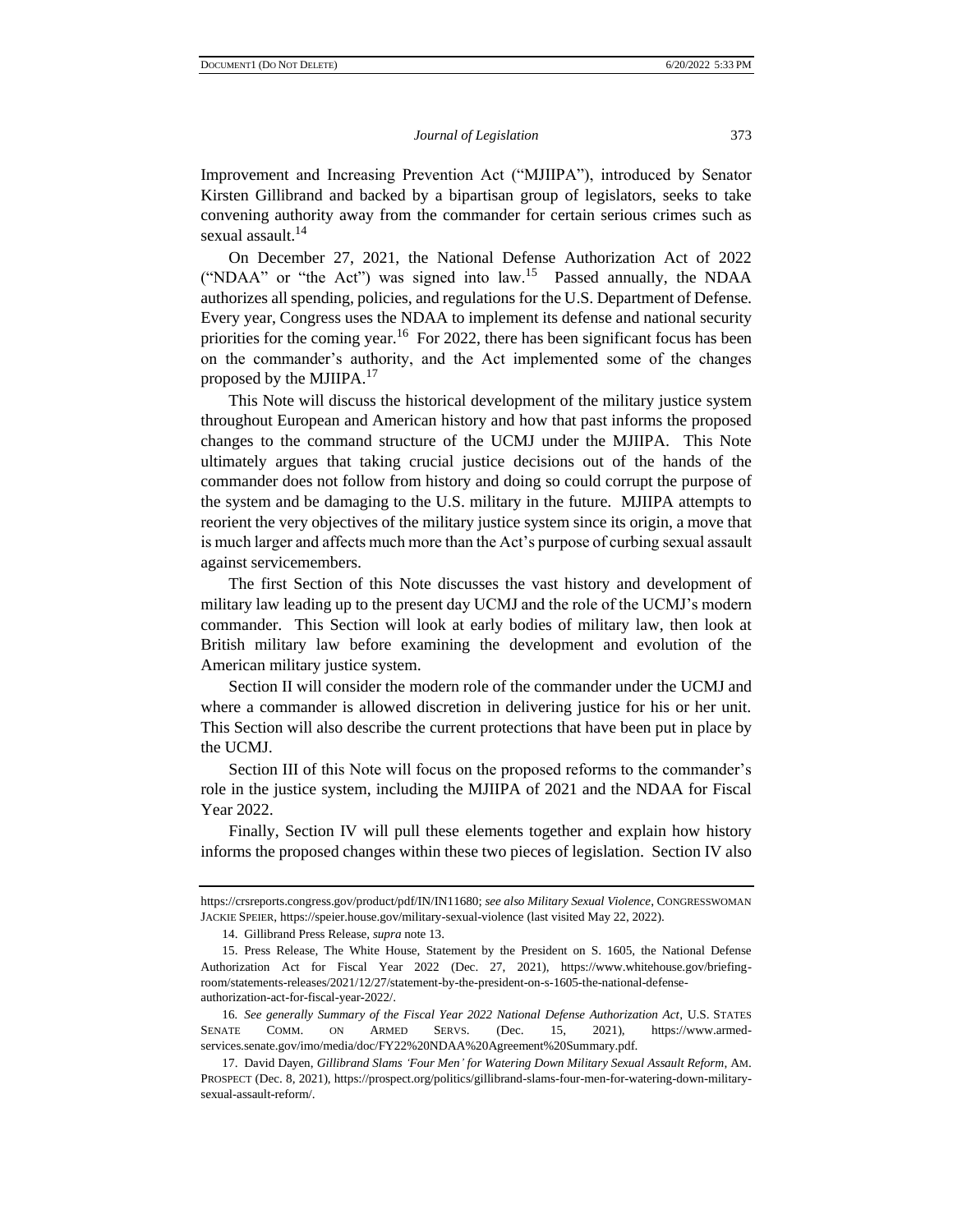explains why the commander's role as convening authority should not be greatly reduced.

## I. A BRIEF HISTORY OF MILITARY JUSTICE

### *A. Early Bodies of Military Law*

As a body of law, military justice has developed over the course of centuries. While "no written military codes remain" from ancient times, their influence is still evident in our own military's justice system.<sup>18</sup>

Across Europe, many written bodies of military law have existed. The earliest known body of military law appears to be the Salic Code, "originally made by the chiefs of the Salians at the beginning of the fifth century and revised and matured by the successive Frankish kings."<sup>19</sup> At this time, civilian and military jurisdictions were "scarcely distinguished," and civil judges were often military commanders in times of war, meaning that the commanders were also the head of justice at this time $^{20}$ 

Frankish military law seems to have reached "full development in 1532 in the celebrated penal code of the Emperor Charles  $V.^{21}$  This code has been historically viewed as the model for existing military codes across Europe.<sup>22</sup> Other prominent systems of early European military law include: the Articles of War of the Free Netherlands of 1590; the Swedish Articles of Gustavus Adolphus in 1621; the French Regulations of Louis XIV of 1651 and 1665; the Russian Articles and Regulations of Czar Peter the Great of 1715; and the Habsburgian dominions' penal code of the Empress Maria Theresa of 1768.<sup>23</sup>

22. WINTHROP, *supra* note 2, at 18; *see generally* FRANCIS GROSE, MILITARY ANTIQUITIES RESPECTING A HISTORY OF THE ENGLISH ARMY FROM THE CONQUEST TO THE PRESENT TIME (T. Egerton, et al. eds., 1801).

<sup>18.</sup> WINTHROP, *supra* note 2, at 4.

<sup>19.</sup> WINTHROP, *supra* note 2, at 17–18; *see also* Craig Taylor, *The Salic Law, French Queenship and the Defence of Women in the Late Middle Ages*, 29 FRENCH HIST. STUD. 543 (2006); *see generally* Sarah Hanley, *The Salic Law*, *in* THE POLITICAL AND HISTORICAL ENCYCLOPEDIA OF WOMEN 2–17 (Christine Fauré ed., 2003).

<sup>20.</sup> WINTHROP, *supra* note 2, at 18 (citing AMEDEE LE FAURE, LES LOIS MILITAIRES DE LA FRANCE (J. Dumaine ed., 1876); VICTOR FOUCHER, COMMENTAIRE SUR LE CODE DE JUSTICE MILITAIRE POUR L'ARMEÉ DE TERRE (1858)).

<sup>21.</sup> WINTHROP, *supra* note 2, at 18; *see generally* CONSTITUTIO CRIMINALIS CAROLINA (1532) [excerpts], UNIV. OF OR., https://pages.uoregon.edu/dluebke/Witches442/ConstitutioCriminalis.html (last visited May 22, 2022) (citing John H. Langbein, *Prosecuting Crime in the Renaissance: England, Germany, France* 259–308 (Cambridge: Harvard Press, 1974)). For more discussion of the influential 1532 Code, *see generally* Joy Wiltenburg, *The Carolina and the Culture of the Common Man: Revisting the Imperial Penal Code of 1532*, 53 RENAISSANCE Q. 3 (2000).

<sup>23.</sup> WINTHROP, *supra* note 2, at 18; *Gustavus Adolphus of Sweden*, MIL. WIKIA, https://military.wikia.org/wiki/Gustavus\_Adolphus\_of\_Sweden (last visited May 22, 2022); *Louis XIV, King of France and Navarre*, BRIT. MUSEUM, hhttps://www.britishmuseum.org/collection/term/BIOG36242 (last visited May 22, 2022); Devan Walsh, Analysis of Peter the Great's Social Reforms and the Justifications of the Reactions from the General Public (Thesis, W. Or. Univ.) (2012); *Maria Theresa – The Heiress*, WORLD OF THE HABSBURGS, https://www.habsburger.net/en/chapter/maria-theresa-heiress (last visited May 22, 2022).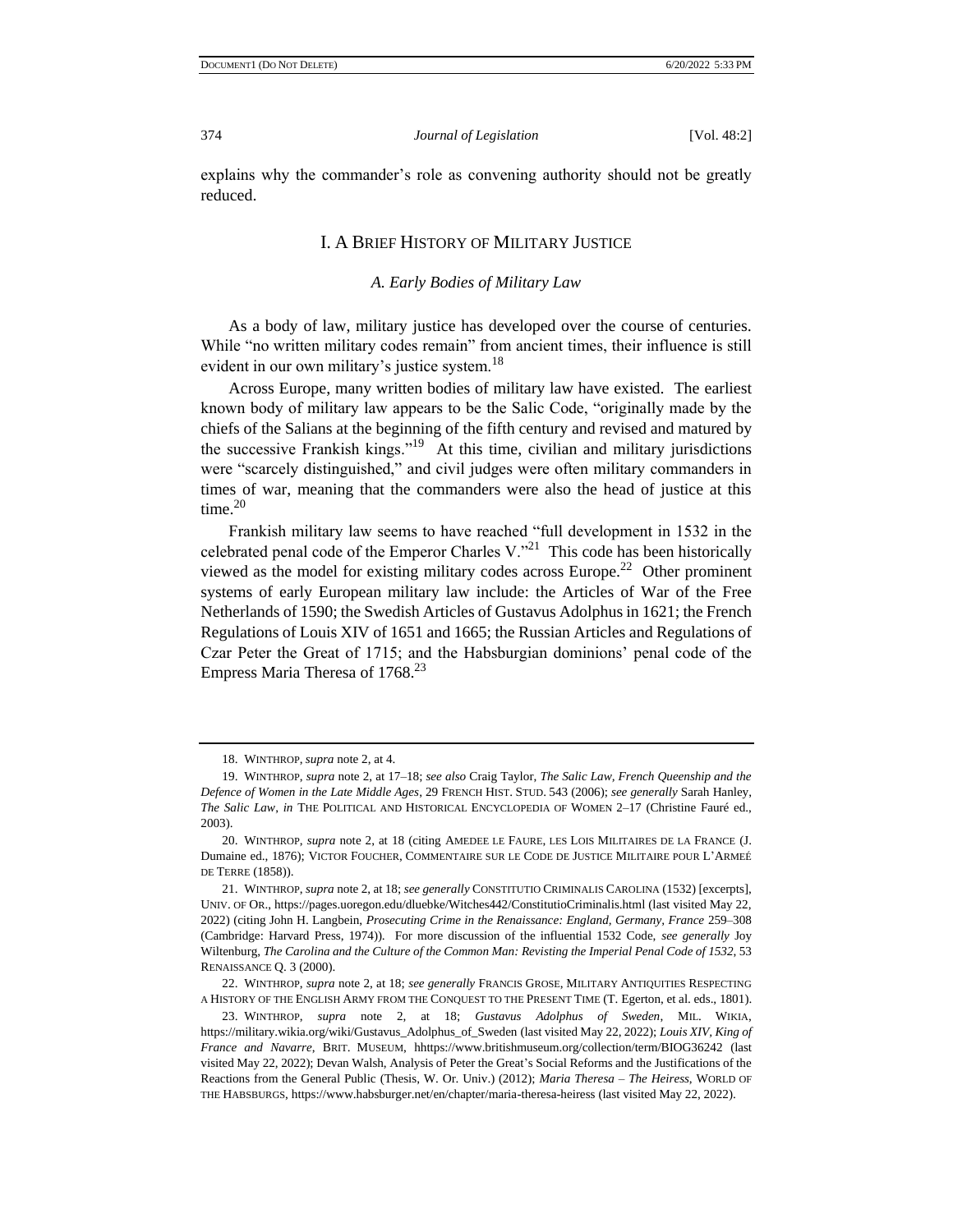All of these bodies of law, influenced by the military commander, played a part in shaping the eventual code of the great British military that later shaped American military law.<sup>24</sup>

#### *B. British Military Law*

During and after the American Revolution, the American military structure and justice system were influenced by the great British Army and Navy.<sup>25</sup> For nearly two centuries until 1879, the British Military Code consisted of the Army Mutiny Act and the Articles of War.<sup>26</sup> Before these statutes, the earliest articles seem to have been military orders, also called ordinances of war, that were issued to the army during wartime at the start of expeditions and campaigns.<sup>27</sup> These orders—ordained by the King and sometimes even empowering generals in command to make special rules and articles of war—are seen as having shaped the later English codes.<sup>28</sup>

Following the English Civil War that lasted from 1642 to 1651, similar articles were continuously promulgated by the Crown until the passage of the first Mutiny Act in 1689, which allowed British military law to begin taking "statutory form."<sup>29</sup> Under the Mutiny Act of 1689, Parliament exercised control over military law for the first time, and desertion, mutiny, and sedition were made triable by court-martial and punishable by death at home.<sup>30</sup> The Mutiny Act was revised in subsequent years, and in 1718, the past articles promulgated by the Crown were expressly authorized by Parliament.<sup>31</sup> In 1803 "it was enacted that both the Act and the Articles" would apply equally at home and abroad, giving the Articles of War statutory authority under Parliament, rather than just the Crown.<sup>32</sup> In 1879, the Mutiny Act lapsed and

30. Rollman, *supra* note 3, at 215; *see also* McLean, *supra* note 28, at 28; *see generally* The First British Mutiny Act (1689), reprinted in WINTHROP, *supra* note 2, App. VI, at 929–30.

31. WINTHROP, *supra* note 2, at 20; MANUAL OF MILITARY LAW, *supra* note 28 at 13.

<sup>24</sup>*. See* discussion at *infra* Section B.

<sup>25</sup>*. See* WINTHROP, *supra* note 2, at 22; *see also* Rollman, *supra* note 3, at 215.

<sup>26.</sup> Rollman, *supra* note 3, at 213; *see also* Gerald Oram, *The Administration of Discipline by the English is Very Rigid: British Military Law and the Death Penalty* (1868–1918), 5 CRIME, HIST., & SOCIETIES 93, 103 (2001); *see generally* An Act to Bring into Force the Army Discipline and Regulation Act, 1879, Pub. Gen. Act, 42 & 43 Victoria, c. 32 (1879) (located in the Parliamentary Archives).

<sup>27.</sup> WINTHROP, *supra* note 2, at 18. The Crown governed the military by publishing articles of war with advice given by the Court of Chivalry, the tribunal viewed by many as the original court-martial of England. *See generally* GROSE, *supra* note 22 (discussing early ordinances from the king and the organization of Britain's armed forces from feudal time up to 1801); *Laws of Richard I (Coeur de Lion) Concerning Crusaders Who Were to Go by Sea (1189 A.D.)*, AVALON PROJECT, https://avalon.law.yale.edu/medieval/richard.asp (describing the ordinance of war ordained by Richard I) (last visited May 22, 2022).

<sup>28.</sup> WINTHROP, *supra* note 2, at 1819; *see generally* Ridley McLean, *Historical Sketch of Military Law*, 8 J. CRIM. L. & CRIMINOLOGY 27 (1917); *see also* WAR OFFICE, MANUAL OF MILITARY LAW 6–7 (1914) [hereinafter MANUAL OF MILITARY LAW].

<sup>29.</sup> WINTHROP, *supra* note 2, at 19; *see also* MANUAL OF MILITARY LAW, *supra* note 28, at 7; Rollman, *supra* note 3, at 214; GROSE, *supra* note 22, at 63–65.

<sup>32.</sup> WINTHROP, *supra* note 2, at 20; *see also* McLean, *supra* note 28, at 28–29 ("With the Mutiny Act of 1803 the power of the Crown to make any Articles of War became altogether statutory and the former prerogative was merged in the Act of Parliament.").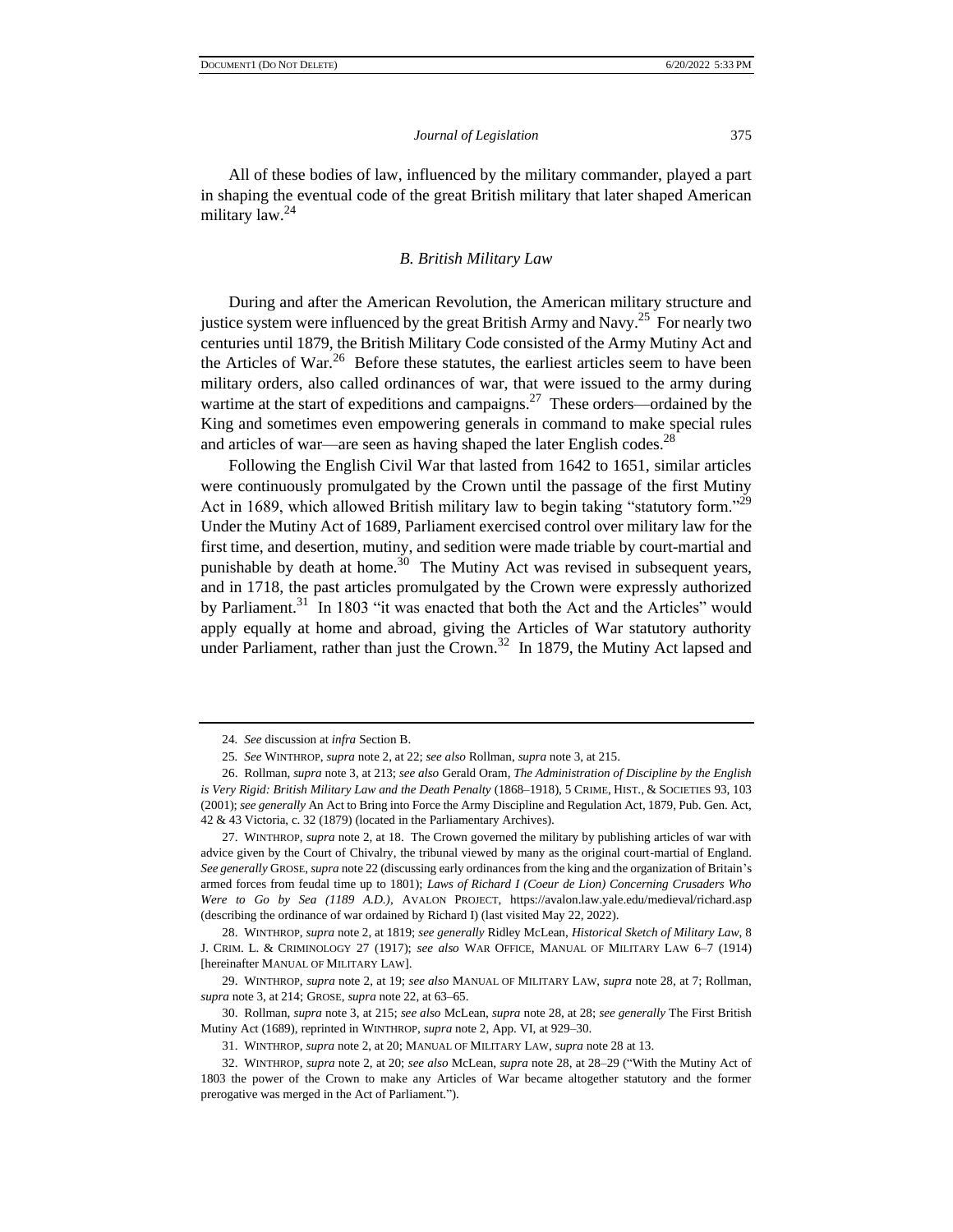the Army Discipline and Regulations Act was enacted, largely incorporating the previous Articles of War.<sup>33</sup>

Under the nineteenth-century British military justice system following the Mutiny Acts, "[a]ll general Courts-Martial [were] assembled under authority of the King ... by delegation of the royal authority to any general officer, having chief command of a body of forces."<sup>34</sup> These commanders could "convene general Courts-Martial for the trial of offenses committed by any of the forces under his command."<sup>35</sup> Generally, "Courts-Martial [were] either general, for the trial of the greater military crimes, or regimental or garrison, for the cognizance of smaller offenses."<sup>36</sup> After a prisoner's initial arrest, "courts of inquiry" were often appointed to determine whether there were "sufficient ground[s] for bringing the accused person to trial" at all.<sup>37</sup>

The commander bringing the trial was not allowed to sit as "president" or "judge" over the case because "having the power of review, it would be improper that [the commander] should be a member of that court whose sentences he is authorized to review."<sup>38</sup> The "mode of trial by Court-Martial possesse[d] all the benefit of a trial by jury."<sup>39</sup> Prior to trial, the prisoner had to be given a "true copy" of his charges to allow him plenty of time to form a defense. $40$  Because lawyers were seen to be "utterly ignorant of Military law and practice,"<sup>41</sup> they were not encouraged to be involved in courts-martial but also would not be refused to a prisoner if he requested assistance for his defense. $42$  Other than that, the only other attorney involved in a court-martial was the judge advocate who acted as prosecutor on behalf of the Crown, though the judge advocate was not required to be a trained lawyer.<sup>43</sup> In a case where the prisoner could not obtain the assistance of professional counsel, the judge advocate could be directed to assist the prisoner in mounting a defense.<sup>44</sup>

<sup>33.</sup> Rollman, *supra* note 3, at 215; *see also* McLean, *supra* note 28, at 29; *see generally* An Act to Bring into Force the Army Discipline and Regulation Act, 1879, Pub. Gen. Act, 42 & 43 Victoria, c. 32 (1879) (located in the Parliamentary Archives).

<sup>34.</sup> ALEX FRASER TYTLER, AN ESSAY ON MILITARY LAW AND THE PRACTICE OF COURTS-MARTIAL 129– 30 (3rd ed. 1814).

<sup>35</sup>*. Id.*

<sup>36</sup>*. Id.* at 176.

<sup>37</sup>*. Id.* at 340.

<sup>38</sup>*. Id.* at 139.

<sup>39</sup>*. Id.* at 148.

<sup>40</sup>*. Id.* at 217.

<sup>41</sup>*. Id.* at 250. However, lawyers were not always seen as being ignorant of military law. Lawyers and judges in England could be and were consulted about the jurisdiction of military courts-martial. For instance, in *Sackville's Case*, after a court-martial began, questions arose about its jurisdiction to try a man no longer in the army. At the request of the court-martial members, the King asked common law judges for their opinion on the issue. *See* Christian R. Burset, *Advisory Opinions and the Problem of Legal Authority*, 74 VAND. L. REV. 621, 639 (2021).

<sup>42.</sup> TYTLER, *supra* note 34, at 251.

<sup>43</sup>*. See id.* at 349–63, 353 ("And the person to whom the court is naturally to look for information . . . is the Judge-Advocate, who is either by profession a lawyer, or whose duty, if he is not professionally such, is to instruct himself in the common law and practice of the ordinary courts in the trial of crimes.").

<sup>44</sup>*. Id.* at 355.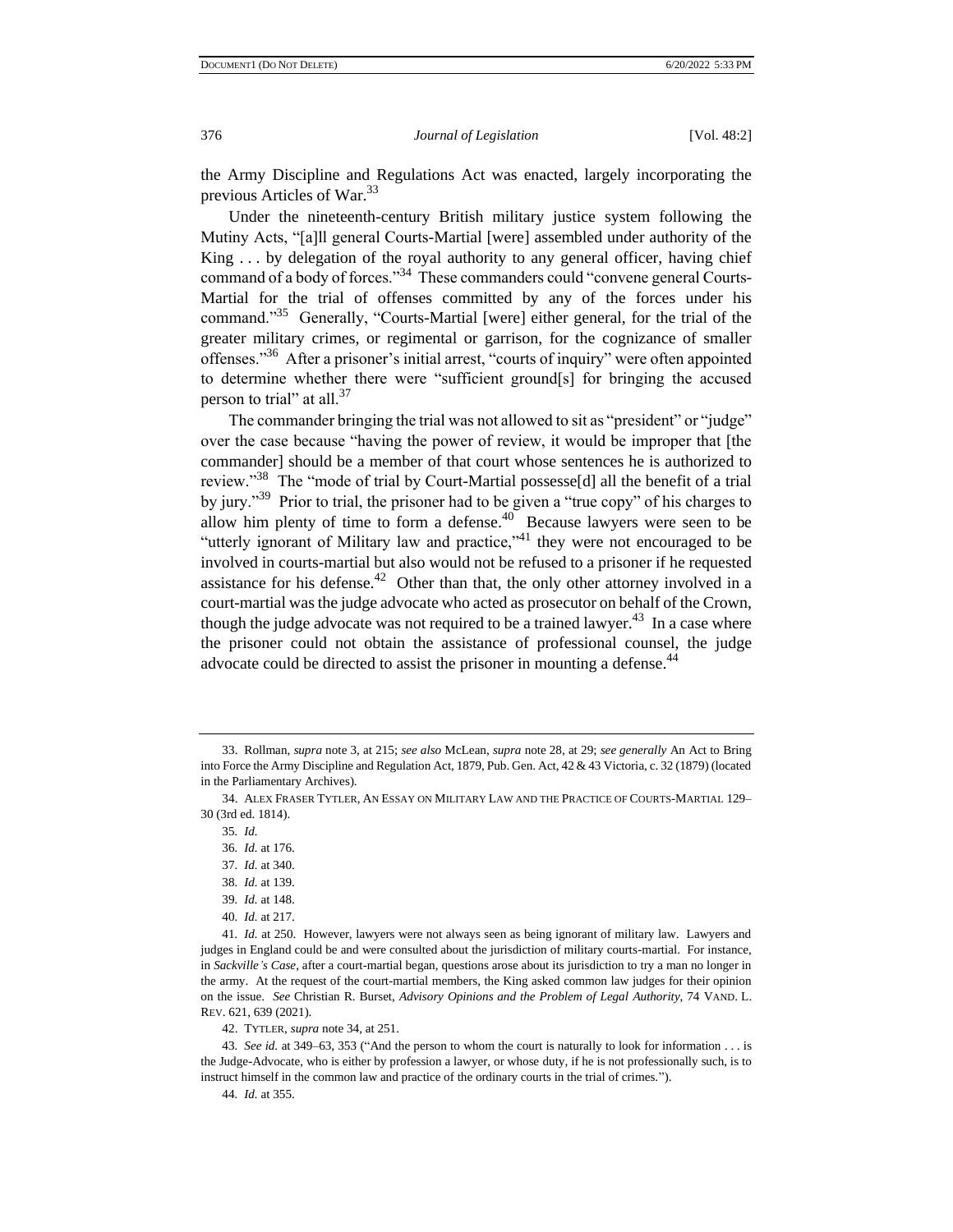Following the trial, "[n]o sentence . . . [was] indeed complete, [until] it [was] approved . . . by a commander in chief having that authority delegated to him."<sup>45</sup> The commander had the ability to remit the punishments of a court-martial or order the court to sit again and review their procedure and judgment, but he could not alter a judgment as restricted by the Mutiny Act.<sup>46</sup> The Act also said that "no sentence given by any Court-Martial, and signed by the president thereof, shall be liable to be revised more than once," limiting the commander's power to order reconsideration.<sup>47</sup> Those sentenced in a court-martial could appeal the decision, though the commander also determined whether that further review was just.<sup>48</sup>

John Tytler's *Essay* recognizes that the British military law system, while just in its operations, could afford fewer personal liberties than the civil system. Because of this, British law restricted the use of military justice processes but allowed for martial law to replace civil law during nationwide crises.<sup>49</sup> The *Essay* accounts:

> But in times of turbulence and danger, these securities of personal liberty must yield to the greater object, the security of the state; and the legislature authorizes for a time a suspension of the statute of Habeas Corpus. So likewise the common and statutory law, which, in ordinary time, is adequate to the coercion of all offenses, may be found, in times of extraordinary turbulence and alarm, utterly inadequate to the repression of the most dangerous crimes against the state. The slow and cautious procedure of the King's ordinary courts of justice keeps no pace with the daring celerity which attends the operations of rebellion; nor are their regulated forms and publicity of procedure fitted to bring to light the dark designs of a conspiracy.<sup>50</sup>

This quote demonstrates the vast difference between the British civil and military systems and how the institutions were perceived to protect individual rights. While Tytler says that "the Military law is a wise, equitable and humane system," he also recognizes that its purpose is "for the regulation and discipline of the army" and that it subsequently does not afford the same protections as the civil system.<sup>51</sup>

As the British Empire expanded its global influence, it brought with it its military systems, which became the standard for military success and excellence. At its founding, the United States military took several pages from the British military's book with the commander leading the justice process.<sup>52</sup>

<sup>45</sup>*. Id.* at 163.

<sup>46</sup>*. See id.* at 138–39, 170.

<sup>47</sup>*. Id.* at 171.

<sup>48</sup>*. Id.* at 334.

<sup>49.</sup> For more information on martial law in England, *see* J. V. Capua, *The Early History of Martial Law in England from the Fourteenth Century to the Petition of Right*, 36 CAMBRIDGE L.J. 152 (1977).

<sup>50.</sup> TYTLER, *supra* note 34, at 366–67.

<sup>51</sup>*. Id.* at 364.

<sup>52</sup>*. See* discussion at *infra* Subsection C.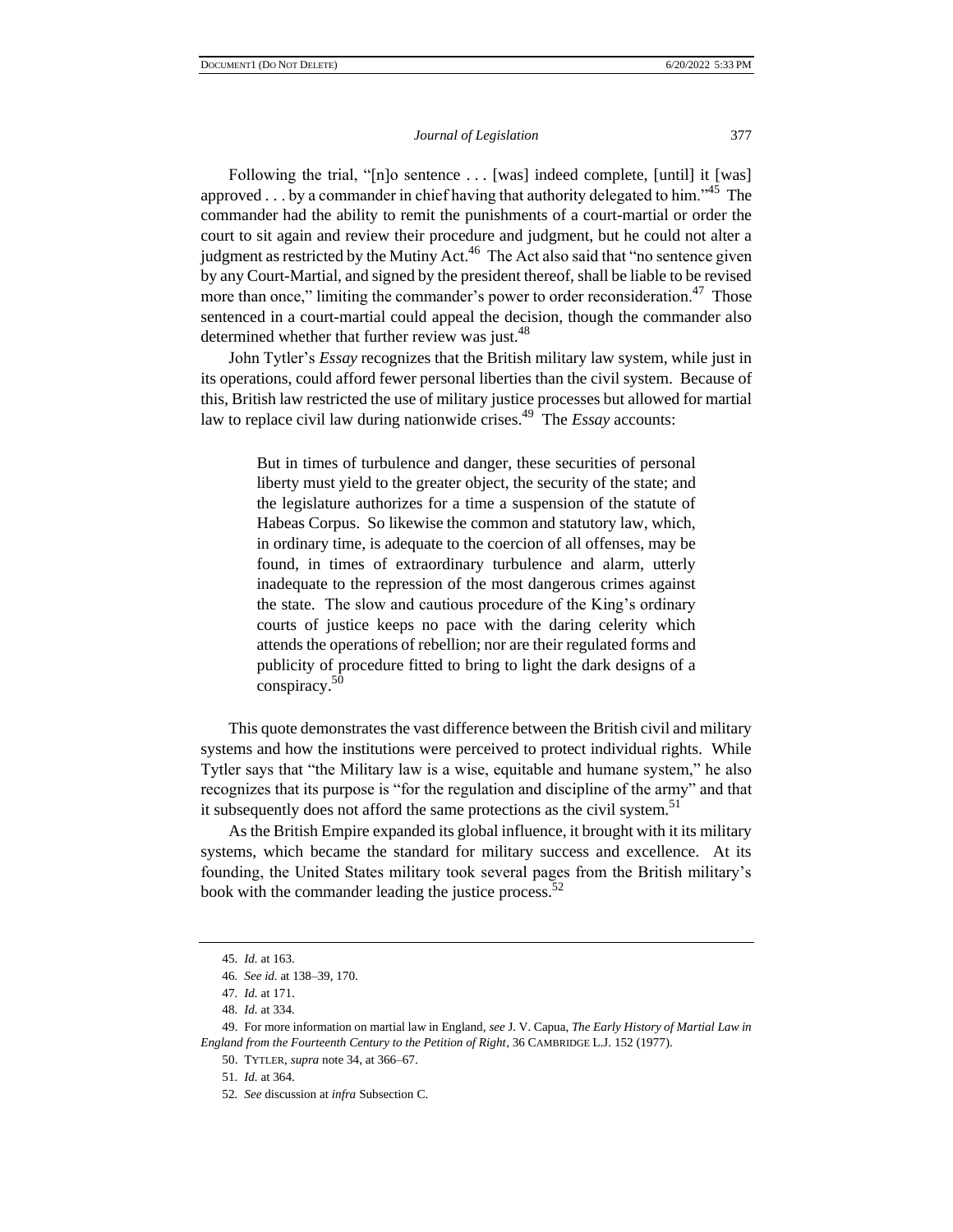#### *C. Development of the American Military Justice System*

On June 14, 1775, the Continental Congress declared that a military force should "be immediately raised" to "march and join the army near Boston," and appointed a committee, including newly appointed General George Washington, "to bring in a draft of Rules and regulations for the government of the army."<sup>53</sup> On June 30, 1775, Congress adopted a set of Articles—preceded by a preamble describing the circumstances leading the Colonies to "assume a defensive attitude and raise an armed force"<sup>54</sup>—establishing rules and orders for the Colonies' military forces.<sup>55</sup> These were the Articles of War of 1775; they consisted of sixty-nine articles and were patterned off of the British Articles of War of 1765 which were influenced by the code of Gustavus Adolphus.<sup>56</sup> John Adams even favored copying the British Articles *totidem verbis*, <sup>57</sup> believing that the British and Roman systems "had carried two empires to the head of mankind" and "it would be vain for us to seek our own invention  $\dots$  for a more complete system of military discipline.<sup>558</sup> Many of the new articles were also copied directly from the Massachusetts Articles for the observance of its own troops that were adopted in April 1775.<sup>59</sup> The Massachusetts Articles are believed "to have constituted the first American written code of military laws."<sup>60</sup>

The 1775 Code provided for the first general courts-martial and regimental courts-martial in the colonies as well as punishment "by order of the commanding officer."<sup>61</sup> The commander-in-chief—then, the general—had the "full power of pardon and mitigation over sentences imposed by the general court."<sup>62</sup> For regimental courts-martial, the power to pardon or mitigate sentences rested with the regimental commanders and the judgments had to be confirmed by the commanding officer.<sup>63</sup> While the code did delineate membership and procedural rules for courtsmartial, punishments were not spelled out in great detail, and death was authorized

<sup>53.</sup> Journals of Continental Congress, *supra* note 3, at 89–90; *see* Washington Commission as Commander in Chief of the Continental Army (June 19, 1775), *in* 8 GEORGE WASHINGTON PAPERS, SUBSERIES B: DEGREES AND HONORS, 1775 JE THRU 1798 JL 4, at 2–3 (LIBR. OF CONGR.).

<sup>54.</sup> WINTHROP, *supra* note 2, at 21.

<sup>55</sup>*. See* Journals of Continental Congress, *supra* note 3, at 111–23.

<sup>56</sup>*. Id.* at 19. For a further discussion on the Articles of War of 1775, *see* WINTHROP, *supra* note 2, at 22, 931–46.

<sup>57</sup>*. Totidem verbis* is defined as meaning "in these exact words." *Totidem Verbis*, MERRIAM WEBSTER, https://www.merriam-webster.com/dictionary/totidem%20verbis (last visited May 22, 2022).

<sup>58.</sup> JOHN ADAMS, THE WORKS OF JOHN ADAMS 68, 83 (Charles F. Adams ed., 1856).

<sup>59.</sup> WINTHROP, *supra* note 2, at 22. The Massachusetts Articles were adopted on April 5, 1775, by the Provisional Congress of Massachusetts Bay and were followed by the passage of similar articles in Rhode Island and Connecticut. *Id.* at 22 n.32.

<sup>60</sup>*. Id.* at 22.

<sup>61.</sup> Journals of Continental Congress, *supra* note 3, at 115.

<sup>62.</sup> Rollman, *supra* note 3, at 215.

<sup>63</sup>*. Id.* The very first Articles of War in the colonies, supervised by General Washington, provided for significant control by the commanding authorities of the military over the deliverance of justice. *See generally id.* at 215–16.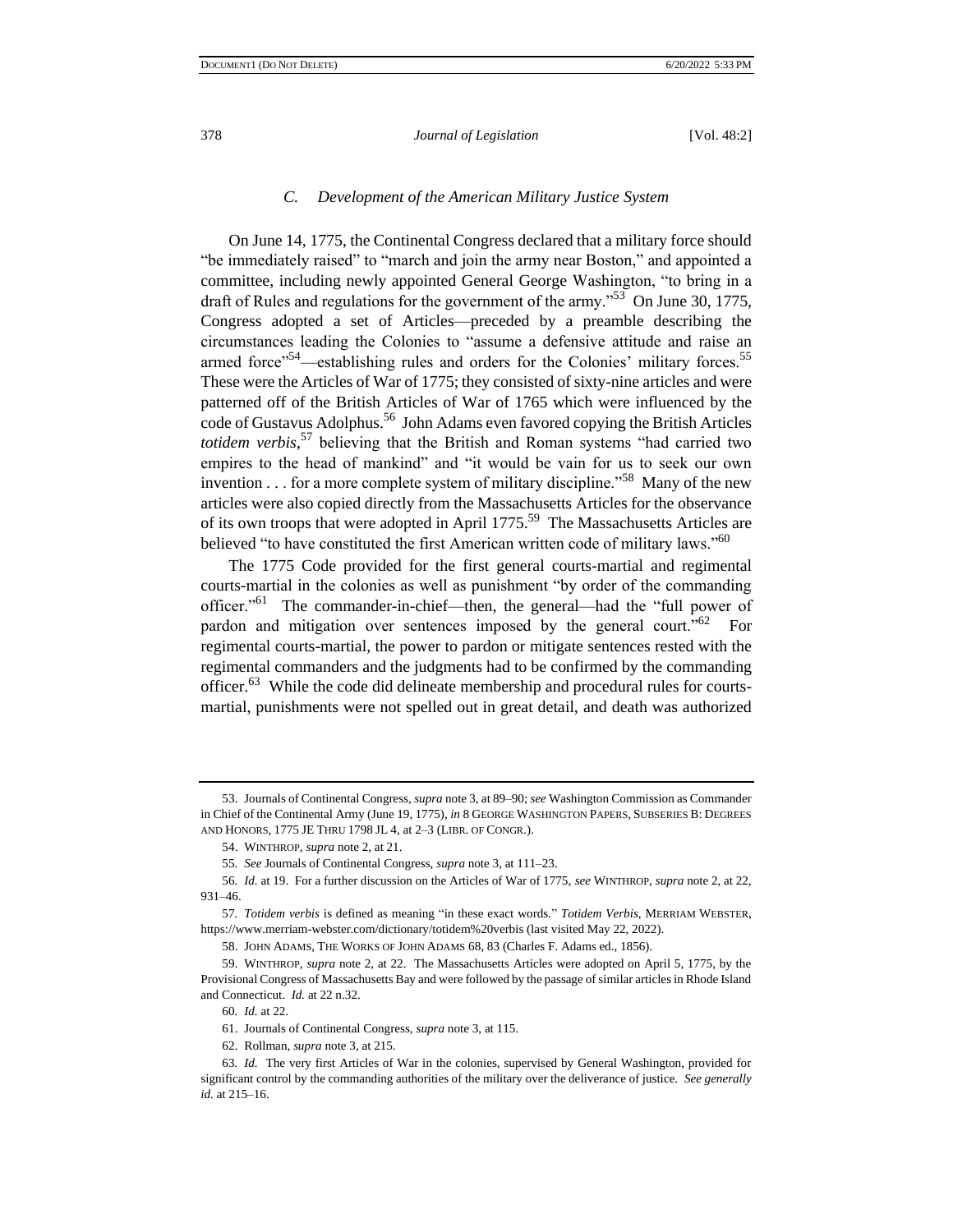for only two offenses.<sup>64</sup> In November, after months of field experience with the Articles in action, alterations were made involving punitive articles, including expanding the number of offenses for which death could be used as punishment.<sup>65</sup>

After the appointment of a revisions committee, which included John Adams and Thomas Jefferson,<sup>66</sup> the American Articles of War of 1776 were adopted on September 20, 1776.<sup>67</sup> The 1776 Articles modified the 1775 version between 102 articles that omitted all mention of "the Crown."<sup>68</sup> These 1776 Articles, with the exception of occasional amendments, were recognized by the First Congress after the Constitution was adopted and continued in effect until  $1806$ .<sup>69</sup>

Significant revisions in 1786 impacted the role of the chain of command and the rights of the accused and included: (1) any sentence by a general court-martial that included death or dismissal of an officer had to be "transmitted to the Secretary of War, to be laid before Congress for their confirmation, or disapproval, and their orders on the case;"<sup>70</sup> (2) "[a]ll other sentences [had to]... be confirmed and executed by the Officer ordering the Court to assemble, or the Commanding Officer for the time being, as the case may be;  $n^{\gamma}$  and (3) prosecutions had to be handled by the judge advocate, who was charged to "consider himself counsel for the prisoner, after the said prisoner shall have made his plea. $"^{72}$ 

The Articles of 1806 "superseded all other legislation" on the same subjects and were adopted under the view that a "changed form of government 'rendered desirable a complete revision" of the code.<sup>73</sup> Though not much changed in the new articles, they remained in place for almost seventy years. In 1874, Congress issued new articles, mostly clarifying the  $1806$  Code.<sup>74</sup> These 1874 Articles were amended numerous times, including in 1890 when the phrase punishment "left to the discretion of the court-martial" was eliminated and changed to punishment "shall not, in time of peace, be in excess of a limit which the President may prescribe."<sup>75</sup> Subsequently, the President issued an executive order listing the maximum punishments under the jurisdiction of courts-martial.<sup>76</sup> Additionally, the 1890 Code established the summary court-martial.<sup>77</sup>

<sup>64</sup>*. See also id.* at 215 ("Punishments were not generally prescribed with specificity but only in terms of 'as a general (or regimental) court-martial might order'; 'according to the nature of the offense'; or 'in the court's discretion.'"). *See generally* Journals of Continental Congress, *supra* note 3, at 111–23

<sup>65.</sup> Rollman, *supra* note 3, at 216.

<sup>66</sup>*. Id.* General Washington was in the field at this time and could not serve on the committee. *Id.*

<sup>67</sup>*. Id.*

<sup>68</sup>*. Id.*

<sup>69</sup>*. Id.* at 217.

<sup>70</sup>*. Id.*; *see also* 30 JOURNALS OF THE CONTINENTAL CONGRESS 1774–1789, *supra* note 3, at 317.

<sup>71.</sup> Rollman, *supra* note 3, at 217.

<sup>72</sup>*. Id.*

<sup>73</sup>*. Id.* at 217.

<sup>74</sup>*. Id.*

<sup>75</sup>*. See Act of September 27, 1890*, reprinted in WINTHROP, *supra* note 2, App. XIV, at 998.

<sup>76.</sup> Rollman, *supra* note 3, at 218.

<sup>77</sup>*. Id.*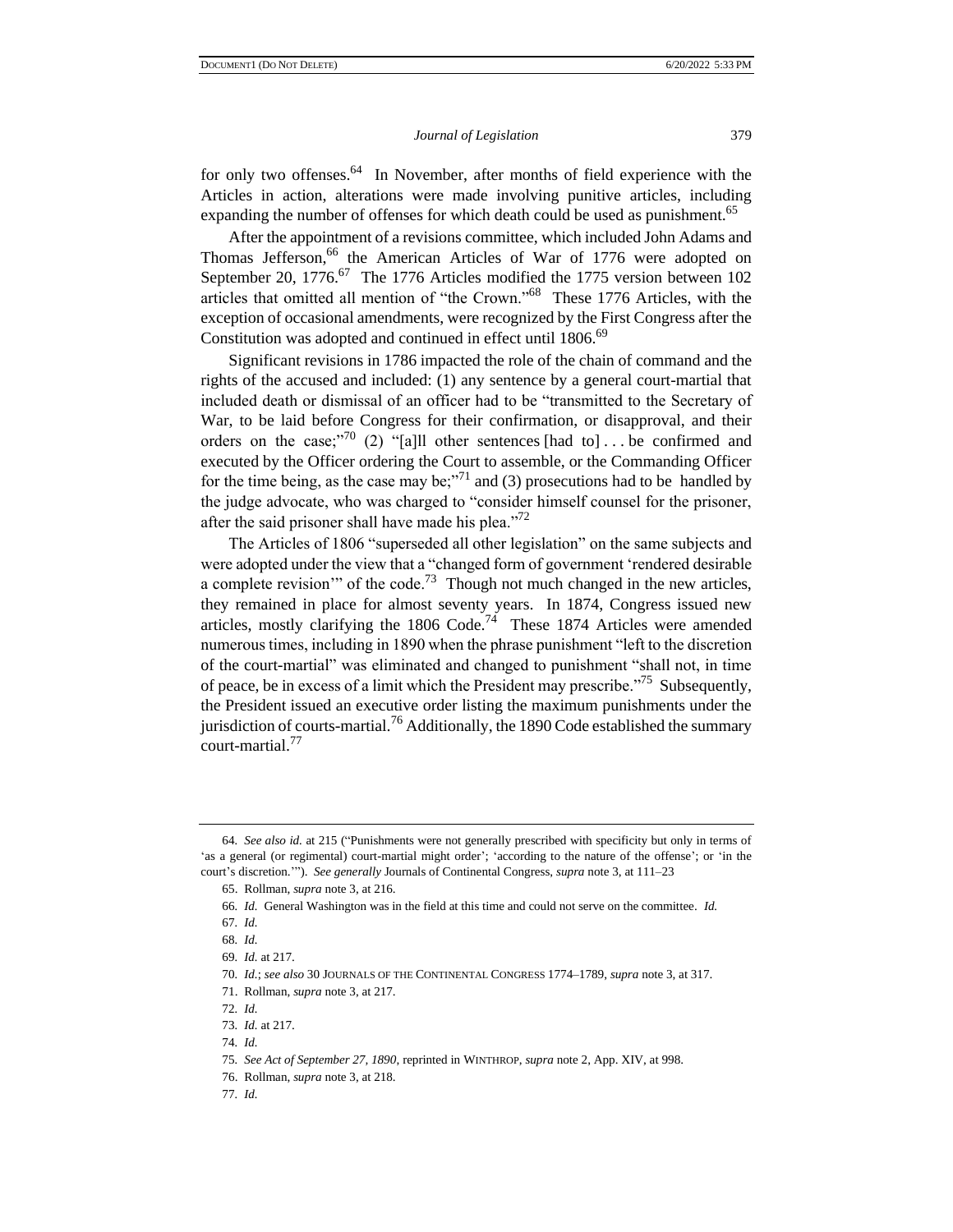By 1917, there were 121 Articles that were rearranged and put into place by the Manual for Courts Martial.<sup>78</sup> During those revisions, a Board of Review was established with appellate duties for "'cases in which the sentence extended to death, dismissal of an officer or dishonorable discharge of an enlisted man[.]"<sup>79</sup> The death penalty was further limited largely to times of war, "save for assault on or willful disobedience of a superior officer, mutiny, sedition  $\dots$  and rape.<sup>380</sup> For the first time, the courts were "classified as general, special, and summary...."<sup>81</sup> The revisions allowed an accused to choose to be represented by counsel of his own choice, or the judge advocate could "from time to time advise the accused of his rights." $82$ Sentences had to be approved by the "officer appointing the court or by the officer commanding for the time being.<sup>83</sup> As of 1917, any sentence respecting general officers and extending to the death or dismissal of an officer or cadet required Presidential confirmation.<sup>84</sup>

The Articles of War of 1920 saw substantial procedural revisions and carried the U.S. military through World War II. Significant changes that served to protect the rights of the accused and included:  $(1)$  an expanded right against self-incrimination;<sup>85</sup> (2) a focus for the judge advocate only on prosecution;  $86$  (3) the accused's right to counsel before general or special court-martial, with the choice between civil counsel or "defense counsel duly appointed";  $87$  (4) the required review of the record by the Judge Advocate General "[p]rior to action on a general court-martial" by the convening authority; $88$  and (5) a unanimous vote requirement for a death sentence. $89$ 

Following World War II, the military fell under fire for command influence, unqualified court personnel and counsel, and violations of due process. $90$  During World War II, more than 1,700,000 courts-martial were convened, with most resulting in conviction.<sup>91</sup> Since the armed forces processed nearly one-third of all criminal cases tried in the U.S. during the War, those cases and the system itself caught the public eye and rallied a cry for reform.<sup>92</sup> The "military establishment" felt an immediate need to set up a uniform court-martial procedure across the military branches and took steps to "overhaul the military justice system."<sup>93</sup>

81*. Id.*

83*. Id.*

85*. Id.* at 219; *see also* The Articles of War of 1920, 66th Cong. 3 (June 4, 1920).

86. Rollman, *supra* note 3, at 219.

88*. Id.*

89. The Articles of War of 1920, 66th Cong. 3 (June 4, 1920).

92*. Id.* at 9.

<sup>78</sup>*. Id.* ("The Articles of War of 1916 . . . eliminated obsolete matters and were arranged in a more orderly and logical manner.").

<sup>79</sup>*. Id.* (citing William F. Fratcher, *Appellate Review in American Military Law*, 14 MO. L. REV. 40 (1949)).

<sup>80</sup>*. Id.*

<sup>82</sup>*. Id.*

<sup>84</sup>*. Id.*

<sup>87</sup>*. Id.*

<sup>90</sup>*. See* Rollman, *supra* note 3, at 220.

<sup>91.</sup> Michael Scott Bryant, *American Military Justice from the Revolution to the UCMJ: The Hard Journey from Command Authority to Due Process*, 4 CREIGHTON INT'L & COMP. L.J. 1, 4 (2013).

<sup>93</sup>*. See* Rollman, *supra* note 3, at 220.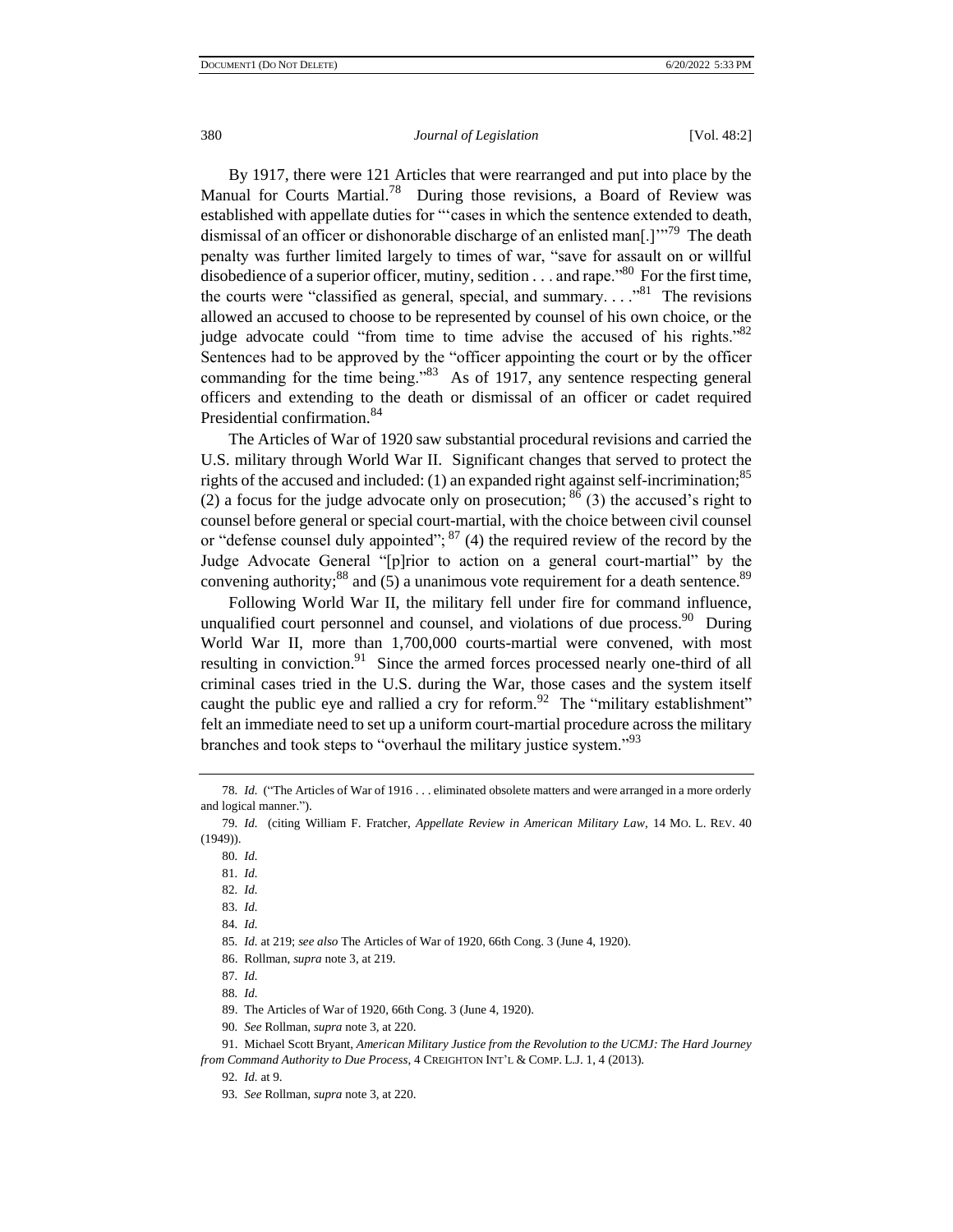Ultimately, Congress enacted the Selective Service Act of 1948, commonly referred to as the Elston Act. $94$  This Act brought about further reform to the Army judicial system, including: (1) counsel for general courts-martial were "required to be lawyers, if available $195$ ; and (2) creation of a Judicial Council in addition to the Board of Review to consider specific case sentences.<sup>96</sup>

In August of 1948, the Secretary of Defense appointed a committee ordered to "prepare a code, uniform in substance, interpretation, and application, that would protect the rights of those subject to it and increase public confidence in military justice, without impairing the military function.<sup> $\frac{97}{7}$ </sup> In a culmination of public protest and governmental investigations, the Uniform Code of Military Justice was enacted into law by Congress on May 5, 1950, and it became binding on all services on May 31, 1951.<sup>98</sup>

### II. THE COMMANDER UNDER THE UCMJ

Since the adoption of the Articles of War of 1775, the commander has led the court-martial process in the U.S. military justice system.<sup>99</sup> Above all, it is the commander's responsibility to maintain good order and discipline in their unit. Also called the convening authority ("CA"), the commander has extraordinary control over the justice process.<sup>100</sup> Throughout every element of this control, there are also limits in place through the Uniform Code of Military Justice, Rules for Courts-Martial ("RCM"), and judicial review that hold the common goal of eliminating unlawful command influence ("UCI").<sup>101</sup>

After an offense and a report, the commander—acting as CA, and usually as the direct superior of the accused—decides the immediate action to take depending on the case.<sup>102</sup> They can (1) take no action, (2) initiate administrative action, (3) dispose of the offense with nonjudicial punishment, or  $(4)$  prefer<sup>103</sup> and forward charges to court-martial.<sup>104</sup> When considering whether to prefer charges, commanders refer to Appendix 2.1 of the RCM which is set forth by the Secretary of Defense and includes

<sup>94</sup>*. See generally* Selective Service Act of 1948, Stat. Pub. L. No..80–759, 62 STAT. 604 (1948) (codified as amended at 50 U.S.C. App. §§ 451–473); *see also* Rollman *supra* note 3, at 220.

<sup>95</sup>*. See, e.g.*, Rollman, *supra* note 3, at 220.

<sup>96</sup>*. Id.* It is important to note that at this time, the Army and Navy had different, though similar, judicial processes. However, the Navy followed the Articles for the Government of the Navy, "copied largely from the British Articles of 1749." *Id.* at n.39. Before the Uniform Code in 1950, there were no substantial modifications to the Navy's Code. *Id.* For more information on the Uniform Code of 1950 and its reforms, *see generally* Robert S. Palsey Jr. & Felix E. Larkin, *Navy Court Martial Proposals for Its Reform*, 33 CORNELL L. REV. 195 (1947).

<sup>97.</sup> Rollman, *supra* note 3, at 220.

<sup>98</sup>*. Id.*; *see generally* 10 U.S.C. §§ 801–940 (1951) (comprising the Uniform Code of Military Justice).

<sup>99.</sup> For further discussion on this point, *see* discussions at *infra* Subsection C and Section II.

<sup>100.</sup> Alleman, *supra* note 8, at 170.

<sup>101.</sup> For further discussion on this point, *see* discussion at *infra* Subsection A.

<sup>102</sup>*. See* 10 U.S.C. § 815 (2021); MANUAL FOR COURTS-MARTIAL, UNITED STATES, R.C.M. 307 [hereinafter R.C.M.].

<sup>103</sup>*. See generally* Michael E. Lyons, *Preferring v. Referring Charges in Military Courts*, PATRIOTS L. GRP. (Nov. 29, 2019), https://www.patriotslawgroup.com/preferring-v-referring-charges-in-military-courts.

<sup>104</sup>*. See generally* 10 U.S.C. §§ 815, 822, 823, 824, 834 (2021).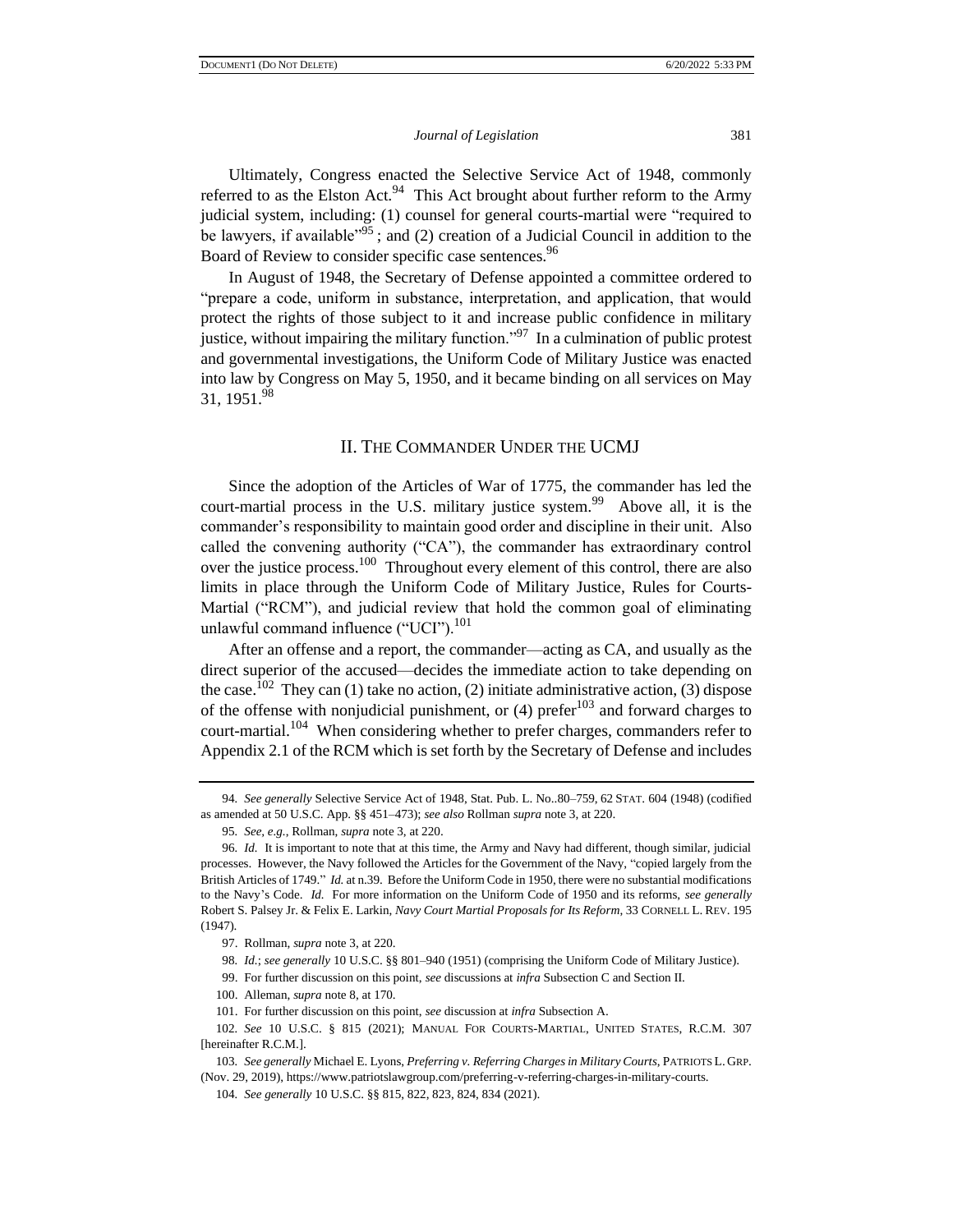"non-binding disposition guidance."<sup>105</sup> The commanders undergo a thorough inquiry into the alleged offense and often utilize law enforcement and legal advice from judge advocates in making their decision.<sup>106</sup>

If the commander in his or her capacity as CA decides that the offense is serious enough to warrant a court-martial, he or she can refer and forward charges to a summary, special, or general court-martial, depending on the severity of the offense and punishment sought.<sup>107</sup> If the original CA is ranked high enough and there are not separate CAs involved for the different levels of court-martial,<sup>108</sup> that commander has the authority to appoint a Preliminary Hearing Officer ("PHO") and order an impartial Article 32 hearing to establish probable cause prior to trial.<sup>109</sup> After the hearing, the Staff Judge Advocate reviews the report and provides advice to the commander on the disposition of the case.<sup>110</sup> Based on advice from the Staff Judge Advocate, the commander decides whether to refer charges and convene a general court-martial.<sup>111</sup>

After charges are referred, the commander must select the court-martial panel members.<sup>112</sup> The commander does not have unbound discretion here. Article 25 details "[w]ho may serve on courts-martial" and limits selection to those "qualified" based on age, education, training, experience, length of service, and judicial temperament.<sup>113</sup> Because military members do not have a right to a trial before a "representative cross-section of the military community," it is "incumbent upon [appeals courts] to scrutinize carefully any deviations" and the "use of impermissible selection criteria for members cannot be tolerated."<sup>114</sup> Because of this strict de novo

For more information on the summary court-martial, *see also* 10 U.S.C. §§ 818–820 (2021).

113*. Id.*

<sup>105.</sup> R.C.M. *supra* note 102, at App. 2.1–2; 10 U.S.C. § 833 (2021).

<sup>106</sup>*. See* 10 U.S.C. §§ 832, 834 (2021).

<sup>107</sup>*. See generally Military Justice Overview*, *supra* note 6. This decision is important since court-martials differ in their processes, jurisdictions, and available punishments:

A summary court-martial is designed to dispose of minor offenses. Only enlisted soldiers may be tried by summary court-martial. A single officer presides over the hearing. The accused has no right to counsel but may hire an attorney to represent him. A special court-martial is an intermediate level composed of either a military judge alone, or at least three members and a judge. An enlisted service member may ask that at least one-third of the court members be enlisted. There is both a prosecutor, commonly referred to as the trial counsel, and a defense counsel . . . . A general court-martial is the military's highest level trial court. This court tries service members for the most serious crimes. The punishment authority of the general court-martial is limited by the maximum authorized punishment for each offense in the Manual for Courts-Martial. Before any charge is sent to a general court-martial, an Article 32 investigation must be conducted. *Id.*

<sup>108.</sup> 10 U.S.C. §§ 822, 823, 824 (2021); *see also Who Has the Authority to Convene a Court-Martial?*, L. OFF. OF JOCELYN C. STEWART, https://www.ucmj-defender.com/authority-convene-court-martial/ (last visited May 22, 2022). While the most senior-level officer at a base typically serves as the General Court-Martial Convening Authority, the Special Court-Martial CO is usually an O-6 and the Summary Court-Martial CO is usually an O-5. *See generally See U.S. Military Rank Insignia*, U.S. DEP'T OF DEFENSE, https://www.defense.gov/Resources/Insignia/ (last visited May 22, 2022).

<sup>109.</sup> 10 U.S.C. § 832 (2021).

<sup>110</sup>*. Id*.

<sup>111</sup>*. Id.* §§ 832, 834.

<sup>112</sup>*. Id.* § 825(e)(2).

<sup>114</sup>*. See, e.g.*, United States v. Riesbeck, 77 M.J. 154, 163 (C.A.A.F. 2018).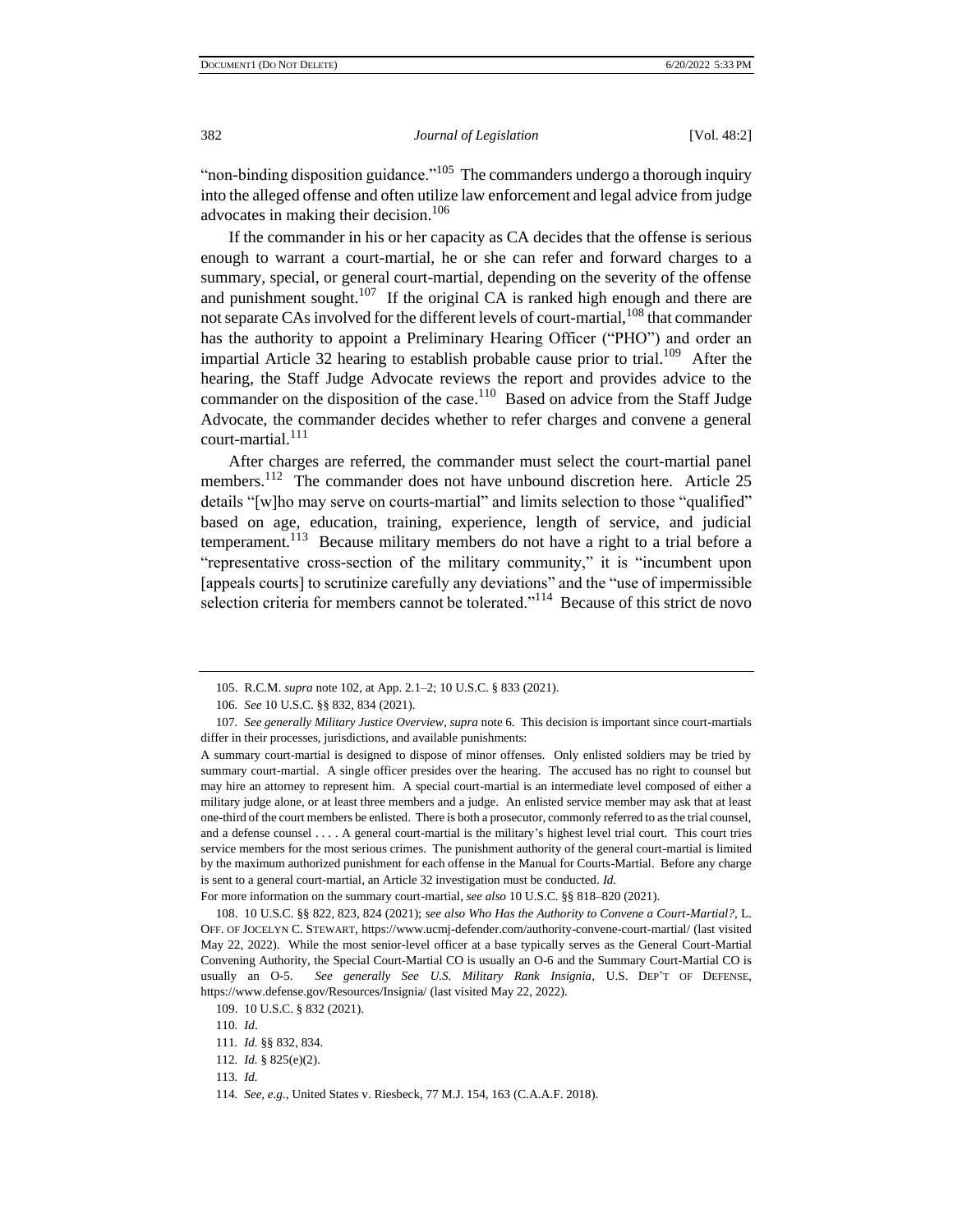review, there is a heavy check on the commander's selection of court-martial panel members.<sup>115</sup>

At the conclusion of the court-martial, the commander once again has authority. Here, the commander has the ability to approve or dismiss the findings of the court and approve, mitigate, or disapprove the sentence.<sup>116</sup> While this is a broad grant of power, the commander's actions are limited by the provisions of Article  $60^{117}$  as well as RCM Rules 1107, 1009, and 1110.<sup>118</sup>

The UCMJ also established the U.S. Court of Military Appeals which consists of three civilian judges that review the decisions of court-martial proceedings.<sup>119</sup> Reforms made in the 1950 UCMJ that created the appellate court "intended to eliminate the potential for abuse in unrestrained command authority and inadequate appellate review of court-martial verdicts."<sup>120</sup>

#### *D. Protections against Unlawful Command Influence*

Pre-trial, there are many layers of protection that ensure the right decisions are made regarding case disposition for the victim and accused. Commanders work with law enforcement and legally trained judge advocates to determine the best course of action in each case under their authority. Before a case goes to a general courtmartial, there is an Article 32 hearing.<sup>121</sup> After this hearing, the commander still has full discretion to decide whether or not to refer—even if the PHO does not find probable cause.<sup>122</sup> While UCI can occur at this stage in proceedings, as in *Boyce*,<sup>123</sup> if a case is referred to court-martial without probable cause, it will then go through another step of protection—the judicial process. A panel or judge will hear the facts and circumvent UCI by preventing an unjust conviction at court-martial. If a case is improperly referred, it is likely to be visible to a judge or panel when deciding the outcome of a case during trial; the defendant also has a right to raise that claim.<sup>124</sup> In

<sup>115</sup>*. Id.* at 162.

<sup>116</sup>*. See generally* R.C.M., *supra* note 102, at 1107–1110.

<sup>117</sup>*. See* 10 U.S.C. § 860 (2021).

<sup>118</sup>*. See generally* R.C.M. *supra* note 102, at 1107–1110.

<sup>119</sup>*. See generally About the Court*, U.S. CT. OF APPEALS FOR THE ARMED FORCES, https://www.armfor.uscourts.gov/about.htm (last visited May 22, 2022).

<sup>120.</sup> Bryant, *supra* note 91, at 10 ("[The UCMJ] was designed to 'civilianize' a body of law that, prior to 1950, was regarded as separate and distinct from civilian legal norms.").

<sup>121</sup>*. See generally* 10 U.S.C. § 832 (2021).

<sup>122.</sup> Thomas Spoehr, *Congress Should Avoid Changes That Would Erode the Military Justice System*, HERITAGE FOUND. (May 11, 2021), https://www.heritage.org/defense/

report/congress-should-avoid-changes-would-erode-the-military-justice-system ("Put another way, a commander can decide to refer a case to a court-martial even if there is no reasonable likelihood of success at trial. That is because the commander is not a lawyer and thus is not bound by the ethics rules that lawyers must follow.").

<sup>123</sup>*. See, e.g.*, United States v. Boyce, 76 M.J. 242 (C.A.A.F. 2017). Boyce's convictions were overturned where the convening authority's actions gave the appearance of unlawful command influence. The CA had previously set aside an unrelated sexual assault conviction and was subsequently threatened by the Air Force Chief of Staff to retire, giving the appearance that his decision to convene Boyce's court-martial was unlawful. *Id.*

<sup>124.</sup> 10 U.S.C. § 837 (2021).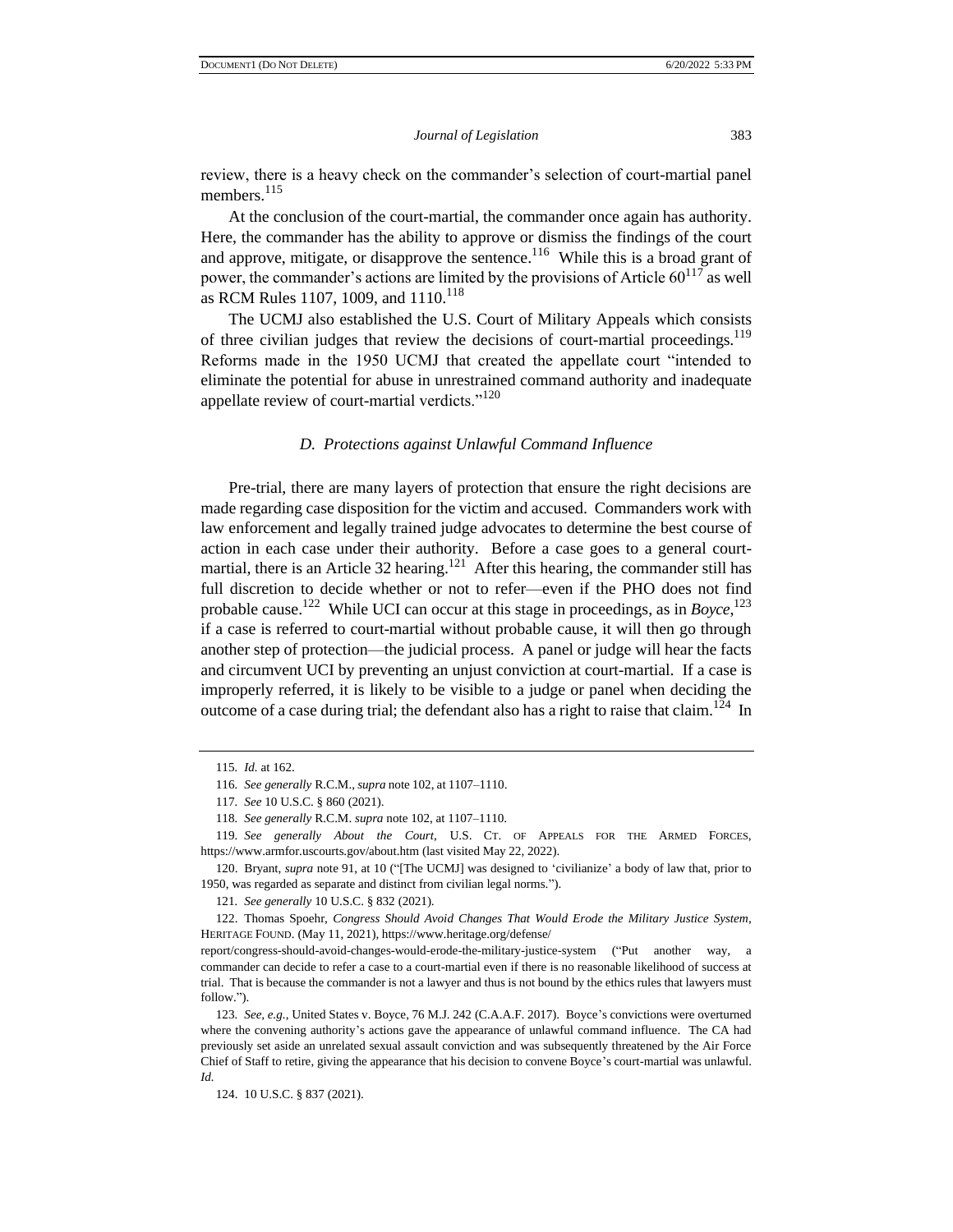the case that a defendant is ultimately convicted after a referral by UCI, they can appeal to branch appeals courts.<sup>125</sup>

Any glaring injustice could also be appealed to CAAF, a civilian court designed to "erect a further bulwark against impermissible command influence."<sup>126</sup> CAAF has said that despite case dismissal being a drastic remedy, "we have not shied away from endorsing this drastic measure in actual unlawful influence cases."<sup>127</sup> Pre-trial, there are multiple layers of inspection that can find and correct UCI. The same is true from the perspective of a victim.

Commanders already have a hefty responsibility when deciding whether or not to refer serious crimes to trial. In the current system, "disposition authority is diffused because all  $O-6^{128}$  level commanders can initiate a special court-martial for all offenses, including felonies, if the command is satisfied with a maximum punishment for an offense of one year[.] $v^{129}$  Because of this, "[o]nly the most serious offenses need to be considered by a general officer, who is advised by an O-6 judge advocate, for possible referral to a general court-martial."<sup>130</sup>

Post-trial, a "Statement of Trial Results" is sent to the commander, acting as  $CA.$ <sup>131</sup> This statement includes the military judge's summary and written submissions by both the accused and trial counsel attempting to sway the commander's decision in approving, disapproving, or reducing the sentence—all within the commander's authority.<sup>132</sup> The commander, however, cannot act on a sentence of confinement greater than six months, severe forms of discharge, or a death sentences.<sup>133</sup> Nor can the commander change a finding of guilty or increase a sentence.<sup>134</sup> Aside from those major limits, the commander is required to exercise "good faith" and has sole authority to act on the sentence.<sup>135</sup> If the commander does decide to reduce, commute, or suspend the sentence, that decision is forwarded to the military judge for "appropriate modification of the entry of judgement" and then "to the Judge Advocate General for appropriate action."<sup>136</sup>

It is important to consider a crucial factor throughout these modern processes: political and media pressure. Because of the recent movement towards military

<sup>125.</sup> For more information on military appeals courts, *see generally* Anna C. Henning, *Supreme Court Appellate Jurisdiction Over Military Court Cases*, CONG. RSCH. SERV. (Mar. 5, 2009).

<sup>126</sup>*. Boyce*, 76 M.J. at 246.

<sup>127.</sup> United States v. Barry, 78 M.J. 70, 79 (C.A.A.F. 2018).

<sup>128.</sup> "O-6" is a U.S. military pay grade equivalent to a Colonel in the Army, Marine Corps, Air Force, and Space Force or a Captain in the Navy and Coast Guard. *See U.S. Military Rank Insignia*, U.S. DEP'T OF DEFENSE, https://www.defense.gov/Resources/Insignia/ (last visited May 22, 2022).

<sup>129.</sup> Brian Lee Cox, *Congress Must Stand Up to Misguided Political Pressure in Order to Avoid Risk of Systemic Military Justice Failure*, DUKE LAWFIRE (Nov. 29, 2021), https://sites.duke.edu/lawfire/2021/11/29/brian-cox-on-congress-must-make-informed-decisions-to-preventrisk-of-systemic-military-justice-failure/.

<sup>130</sup>*. Id.*

<sup>131.</sup> 10 U.S.C. § 860a(c)(1) (2021)

<sup>132</sup>*. Id.*

<sup>133</sup>*. Id.* § 860a(b).

<sup>134.</sup> R.C.M., *supra* note 102, at 1107.

<sup>135</sup>*. See* United States v. Dvonch, 44 M.J. 531 (A.F. Ct. Crim. App. 1996).

<sup>136.</sup> 10 U.S.C. § 860a(f)(3) (2021).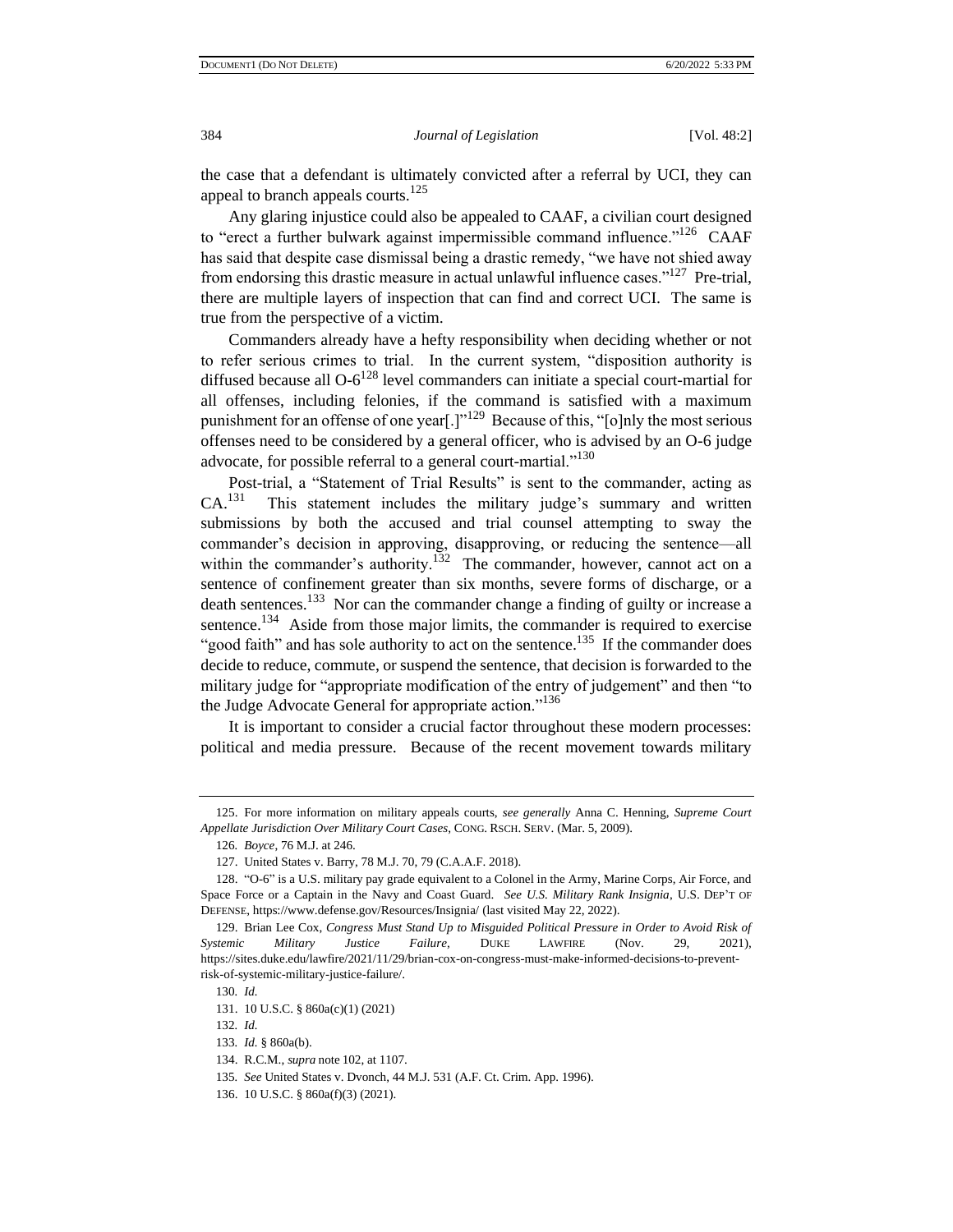justice reform, the spotlight is on the commander's actions as CA. In the face of attempts at reforming sexual harassment and assault response in the military, as discussed by Senator Gillibrand, there is a significant push towards more prosecution of these cases.<sup>137</sup> On this front, Congress, the news media, and the public have their eye on military justice like never before. When a commander is confronted with the threat of public backlash or a demotion, he or she tends to use his or her discretion according to popular opinion and err on the side of referring a sexual assault case to trial, no matter his or her personal feelings.<sup>138</sup> This pressure can act as a protection for victims as well, resulting in sending servicemembers to courts-martial without the threshold of probable cause for the sake of maintaining the commander's reputation and avoiding media scrutiny.<sup>139</sup>

Commanders are also motivated to make examples of individuals that violate the law and have full authority to send a case to trial solely for the sake of good order and discipline.<sup>140</sup> Unlike civilian prosecutors, commanders have no motivation to send only the easy-to-win cases to courts-martial.<sup>141</sup> This inherently results in more cases being referred to courts-martial, even those that may not have full probable cause. That fact reinforces the idea that "[c]ommanders refer cases to courts-martial to enforce good order and discipline."<sup>142</sup>

## III. PROPOSED AND PASSED CHANGES TO THE COMMANDER'S ROLE

Despite protections in place to safeguard justice in the military, the push for reform has grown in the last decade. Senator Kirsten Gillibrand, the chair of the Senate Armed Services Personnel Subcommittee and a vocal advocate for change, first introduced the bipartisan Military Justice Improvement Act in 2013 in hopes of drawing attention to the issue of sexual crimes in the military.<sup>143</sup> According to data from Senator Gillibrand's website and the Department of Defense, there were nearly 21,000 instances of sexual assault in the military in  $2018$ .<sup>144</sup> Even with the growing attention on sexual crimes against women, the "number of women in the military who experienced sexual assault increased by  $50\%$ " in 2018."<sup>145</sup> This "epidemic" was the driving force behind Senator Gillibrand's push to form a bipartisan coalition in favor

<sup>137</sup>*. See generally* Gillibrand Press Release, *supra* note 13.

<sup>138</sup>*. See, e.g*, United States v. Boyce, 76 M.J. 242 (C.A.A.F. 2017).

<sup>139</sup>*. Id.* at 245–47.

<sup>140.</sup> Spoehr, *supra* note 122.

<sup>141</sup>*. See* Maj. Jordan Stapley & Geoffrey Corn, *Military Justice Reform: The "Be Careful What You Ask for Act*," MIL. TIMES (June 2, 2021), https://www.militarytimes.com/opinion/commentary/2021/06/02/militaryjustice-reform-the-be-careful-what-you-ask-for-act/. *See also* Spoehr, *supra* note 122. The author recounts: If asked, many—perhaps most—former and current military commanders can recall instances when they

demanded that an individual be referred to a courtmartial against the advice of a military lawyer, including a military prosecutor. They knew that sending the case to court-martial sent a powerful message that such behavior would not be tolerated, even if the ultimate success of the case at trial was not certain. *Id.*

<sup>142.</sup> Spoehr, *supra* note 122.

<sup>143.</sup> Gillibrand Press Release, *supra* note 13.

<sup>144</sup>*. Id.*

<sup>145</sup>*. Id.*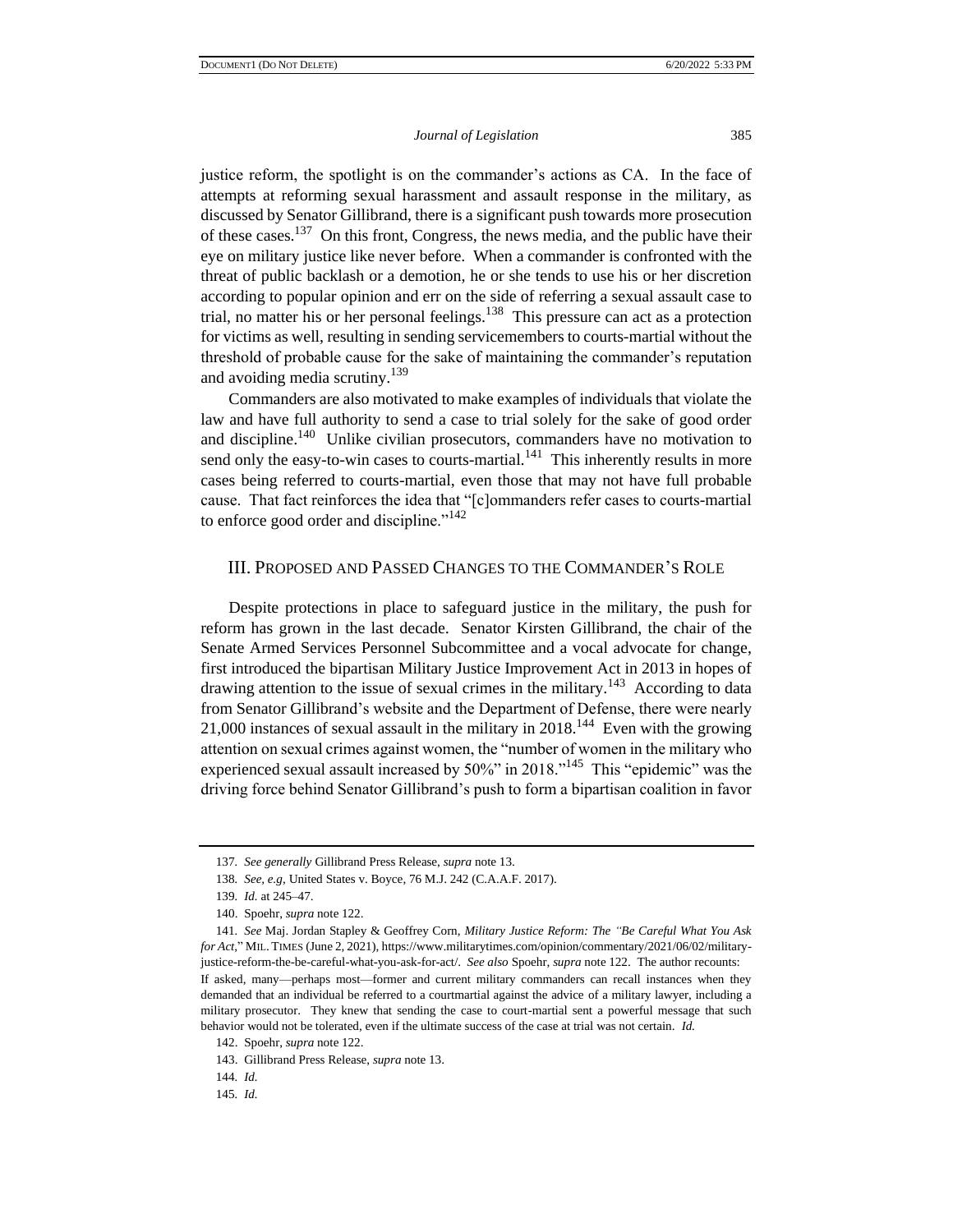of reforming the way that sexual harassment and assault cases are handled in the armed forces.<sup>146</sup>

After a change in Presidential administration, it seemed that Senator Gillibrand finally had the support needed to implement change. Secretary Lloyd Austin, appointed Secretary of Defense in January 2021, made his first directive to get reports on sexual assault prevention programs and undertake a thorough assessment of what has and has not worked in the past.<sup>147</sup> In April 2021, an independent review commission in the Pentagon created by Secretary Austin went against decades of Department of Defense arguments to keep cases within the chain of command, recommending that the decision to prosecute sexual assault be made by independent authorities, not commanders. $148$  According to the panel, an independent prosecutor should decide whether to charge someone and whether that charge should go to courtmartial.<sup>149</sup> While "[u]nit leaders will still be responsible for setting a proper command climate and still must play a role in preventing and addressing sexual assault, harassment and other problems with their service members," they would no longer be at the forefront of prosecuting sexual assault and other serious crimes for fear that these acts often go unprosecuted by convening authorities.<sup>150</sup>

On April 29, 2021, Senator Gillibrand and a bipartisan group of senators introduced the revamped Military Justice Improvement and Increasing Prevention Act ("MIJPA").<sup>151</sup> The House also introduced a companion bill, the Vanessa Guillén Military Justice Improvement and Increasing Prevention Act.<sup>152</sup> One of the main pillars of the bill calls for a shift in leadership on sexual assault cases. Specifically, the legislation would "[m]ove the decision on whether to prosecute serious crimes to independent, trained, and professional military prosecutors, while leaving misdemeanors and uniquely military crimes within the chain of command."<sup>153</sup> The Act would:

151. Gillibrand Press Release, *supra* note 13.

<sup>146</sup>*. Id.*

<sup>147.</sup> Lolita C. Baldor, *End Commanders' Power to Block Military Sex Assault Cases, Pentagon Panel Says*, MIL. TIMES (Apr. 22, 2021), https://www.militarytimes.com/news/pentagon-congress/2021/04/22/endcommanders-power-to-block-military-sex-cases-pentagon-panel-says/.

<sup>148</sup>*. Id.*

<sup>149</sup>*. Id.*

<sup>150</sup>*. Id.* For insight into the experience of those involved in the system, *see* Stapley & Corn*, supra* note 141. As stated by the authors:

Almost all military justice experts who have worked within the system share a common experience: senior commanders who refuse to allow acquittal aversion to negatively influence their decisions on whether to send tough cases to trial. Indeed, many current and former staff judge advocates — the military lawyers who advise commanders on the strength of a case and whether to send it to trial — have had the experience of their commander ordering a case to trial knowing full well the probability of success was minimal. These decisions were not dictated by the odds of victory . . . And ironically, the high number of acquittals in these difficult cases — a statistic critics of the military system cite as evidence of its failure — corroborate the fact that commanders entrusted with this authority rarely shy away from tough cases[.] *Id.* 

<sup>152.</sup> Press Release, Congresswoman Jackie Speier, Speier, Turner Introduce Bipartisan Vanessa Guillén Military Justice Improvement and Increasing Prevention Act to Remove Sexual Assault Prosecution Decisions from the Chain of Command (June 23, 2021), https://speier.house.gov/press-releases?ID=27875DF4-BA18- 4608-BEDF-364B34F2FDC8 [hereinafter Speier Press Release]; *see generally* Vanessa Guillén Military Justice Improvement and Increasing Prevention Act, H.R. 4104, 117<sup>th</sup> Congress (2021).

<sup>153.</sup> Gillibrand Press Release, *supra* note 13.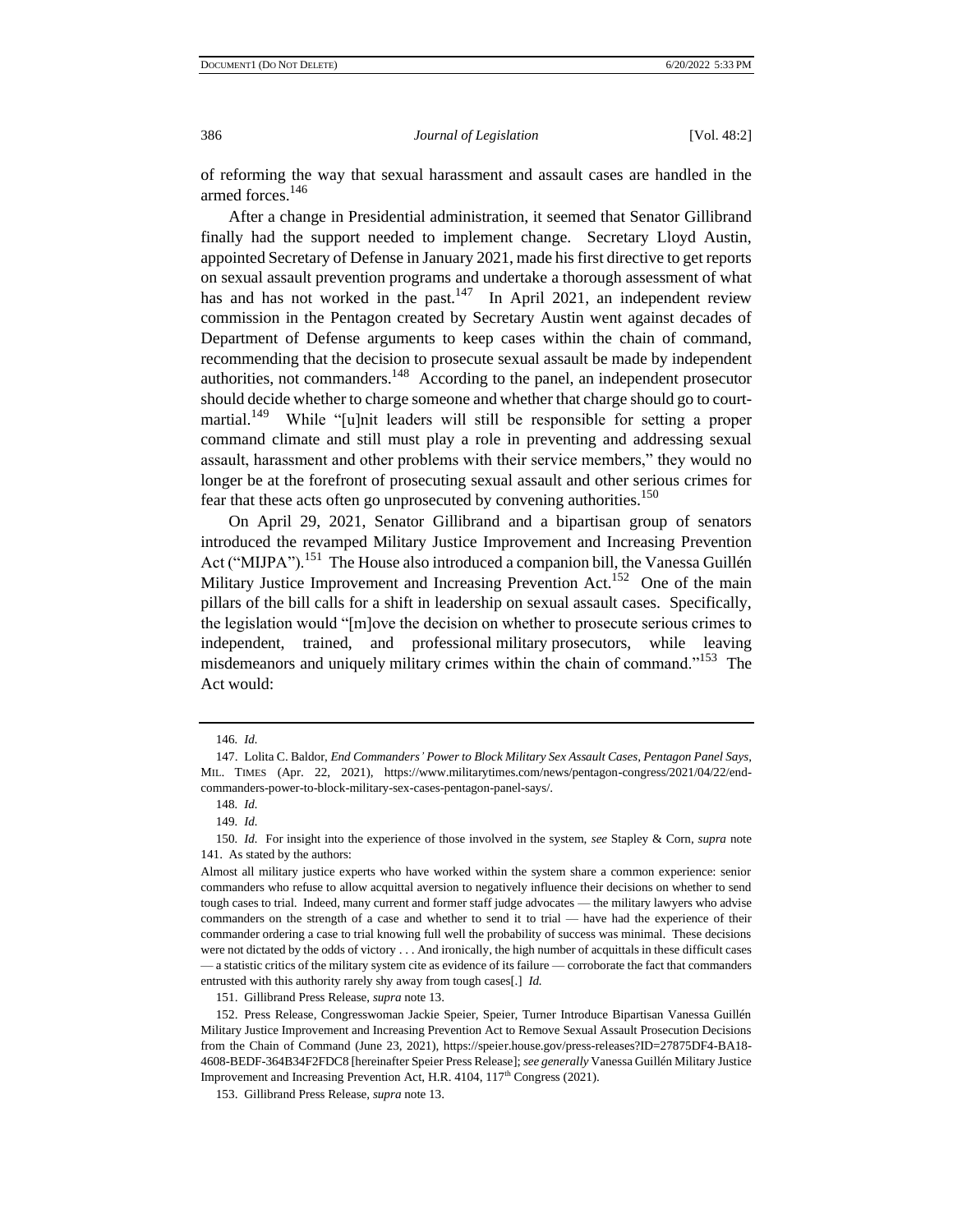[T]ransfer this responsibility [of prosecuting major crimes, such as murder and rape] to military attorneys with significant trial experience, offering victims and their loved ones the confidence that a professional military prosecutor who is independent—outside of the chain of command of the victim and the alleged perpetrator—is making crucial decisions on whether to pursue trial. Commanders would retain discretion to prosecute servicemembers for military-specific offenses, such as desertion, and for crimes with maximum punishment of less than one year of confinement.<sup>154</sup>

While Gillibrand fought for a stand-alone vote on the floor to avoid the bill being killed in conference, elements of the Act ended up being folded in the National Defense Authorization Act ("NDAA") for Fiscal Year 2022.<sup>155</sup> The NDAA is passed each year and "authorizes funding levels and provides authorities for the U.S. military and other critical defense priorities, ensuring our troops have the training, equipment, and resources they need to carry out their missions."<sup>156</sup> The \$777 billion, sixty-first annual NDAA implemented some of the changes sought by MJIIPA but failed to fully take prosecutorial authority off the desks of commanders. Instead, the NDAA "empowers" an independent "Special Victim Prosecutor" for certain crimes, but military commanders still retain ultimate court-martial convening authority.<sup>157</sup> The Act mandates:

> [E]ach Service Secretary will establish an Office of Special Trial Counsel to prosecute sexual assault cases and related crimes, along with a Lead Special Trial Counsel who reports directly to the Secretary without intervening authority. Each service's Lead Special Trial Counsel is independent from the chain of command of the survivor and the accused. Special Trial Counsel decisions to convene a court-martial for sexual assault and related cases are binding on the commander and convening authority in any given case.<sup>158</sup>

While the House Armed Services Committee leaders insist that the special counsel's decisions be binding, reform supporters doubt that the new prosecutors will be able to maintain their authority under the influence of their commander.<sup>159</sup>

<sup>154.</sup> Speier Press Release, *supra* note 152.

<sup>155.</sup> Dayen, *supra* note 17 ("Sen. Jack Reed (D-RI), chair of the Senate Armed Services Committee and a close confidant of the Pentagon, [fought to fold the bill](https://prospect.org/politics/senate-democrat-blocks-military-sexual-assault-bill/) into the National Defense Authorization Act (NDAA), to keep any changes within his committee and under his control."); *see also* National Defense Authorization Act for Fiscal Year 2022, S. 1605, 117th Cong. (2021).

<sup>156</sup>*. Summary of the Fiscal Year 2022 National Defense Authorization Act*, *supra* note 15.

<sup>157.</sup> Dayen, *supra* note 17.

<sup>158.</sup> Press Release, U.S. House of Representatives Armed Servs. Comm., The Facts: Delivering Real Reforms to Address the Military Sexual Assault Crisis (Dec. 13, 2021), https://armedservices.house.gov/2021/12/the-facts-delivering-real-reforms-to-address-the-military-sexualassault-crisis [hereinafter House Press Release]. It is important to note that the FY22 NDAA also includes sexual harassment as a crime under the UCMJ for the first time. *Id.*

<sup>159.</sup> Dayen, *supra* note 17.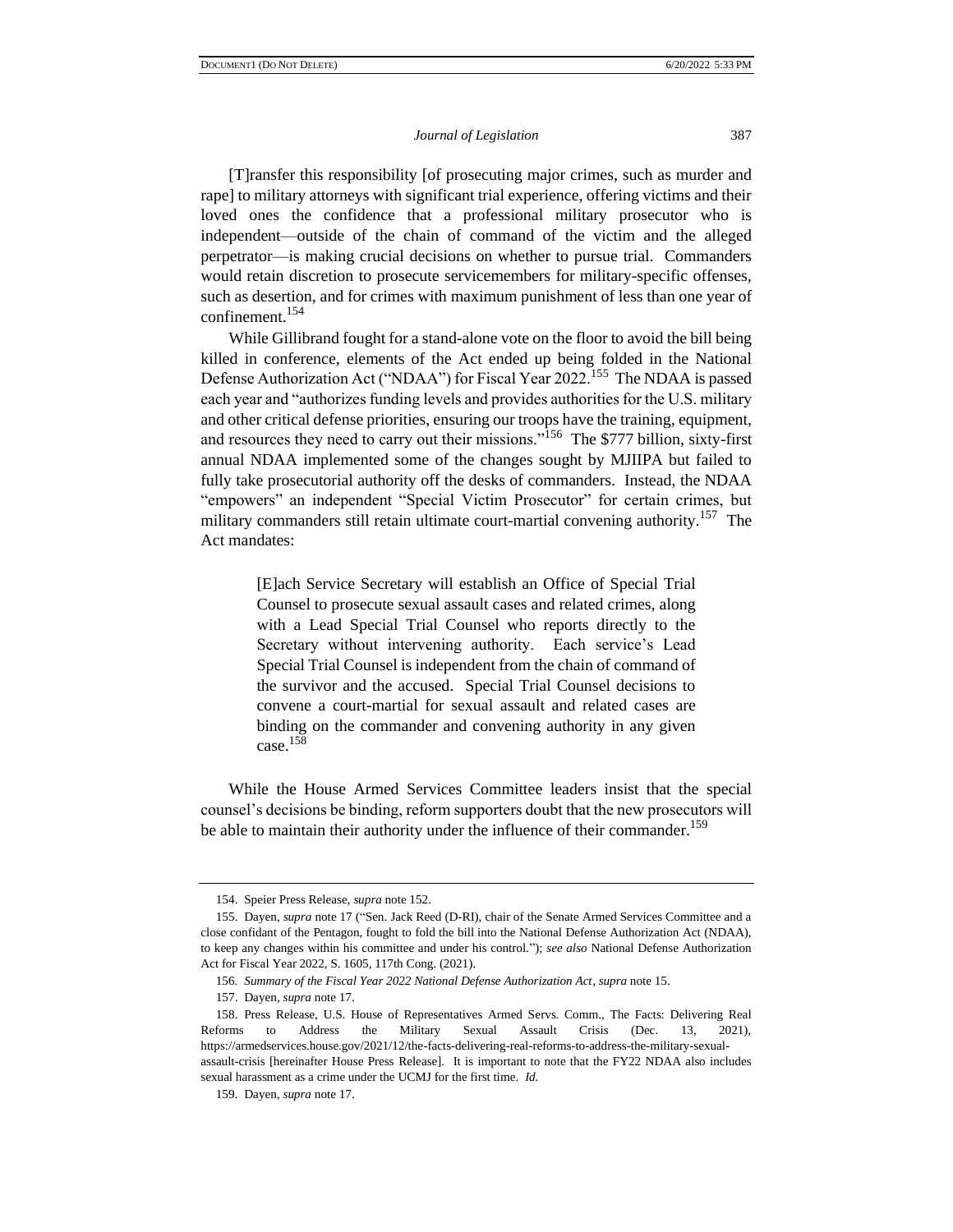Despite the NDAA not picking up major provisions of the MJIIPA, Senator Gillibrand is not giving up on her bill. She will "continue calling for an up or down floor vote on the [MJIIPA], which has the support of nearly two-thirds of the Senate and the majority of the House."<sup>160</sup> The NDAA pulls back on some command authority when it comes to sexual assault and related cases, but backers of the MJIIPA are full steam ahead on plans to continue pushing for more prosecutorial independence from the chain of commander in  $2022$ <sup>161</sup>

#### IV. HISTORY'S INFLUENCE

Reform in the military to monitor, prevent, and rectify sexual assault and harassment is immediately necessary, but history tells us taking away command authority over the military justice system to do so would break down the very purpose of the system. From the beginning of the very conceptualization of military justice, a version of the commander has been at the forefront of decision-making.<sup>162</sup> That should not change. The immediate need for good order and discipline would be sacrificed if the commander was cut out of the primary system of discipline.

Throughout history, the military has slowly lost control over the laws that control its inner workings. Early bodies of military law were drafted and modified over time by kings and country rulers, traditionally military commanders themselves. As seen most clearly in British history, this power slowly transferred to the legislature.<sup>163</sup> When the Mutiny Act of 1689 passed, Parliament began to exercise control over military law in Britain.<sup>164</sup>

After experiencing life under the British military's control, there was an extent to which the American Founders "distrusted military rule detached from civilian control."<sup>165</sup> James Madison voiced his concern, stating that "[a] standing force ... is a dangerous, at the same time that it may be a necessary, provision.<sup> $166$ </sup> This apprehension could be seen in the amount of discretion immediately given to the Continental Congress to both raise an army and establish its rules in 1775.<sup>167</sup>

The American Articles of War were based on the British models and demonstrate a cohesive understanding that matters of military discipline should not be left entirely to its own discretion.<sup>168</sup> From its start, the U.S. made its military justice system beholden to the rule of law as developed and defined by the civilian Congress and President. The U.S. Constitution itself vested the war power in Congress,

<sup>160.</sup> Amanda Becker, *Congress Had the Votes to Overhaul How the Military Handles Serious Crimes. Why Didn't It?*, MS. MAG. (Dec. 16, 2021), https://msmagazine.com/2021/12/16/military-sexual-assault-congress/.

<sup>161.</sup> House Press Release, *supra* note 158.

<sup>162.</sup> For further discussion, *see infra* Section I.

<sup>163.</sup> For further discussion, *see infra* Section I.

<sup>164.</sup> Rollman, *supra* note 3, at 215

<sup>165.</sup> Bryant, *supra* note 91, at 5.

<sup>166.</sup> Earl Warren, *The Bill of Rights and the Military*, 37 N.Y.U. L. REV. 181, 184 (1953) (citing THE FEDERALIST NO. 41 (James Madison)). As stated by Chief Justice of the Supreme Court, Earl Warren, "[d]istrust of a standing army was expressed by many." *Id.* 

<sup>167.</sup> Bryant, *supra* note 91, at 5.

<sup>168.</sup> Rollman, *supra* note 3, at 216 (citing WINTHROP, *supra* note 2, at 22).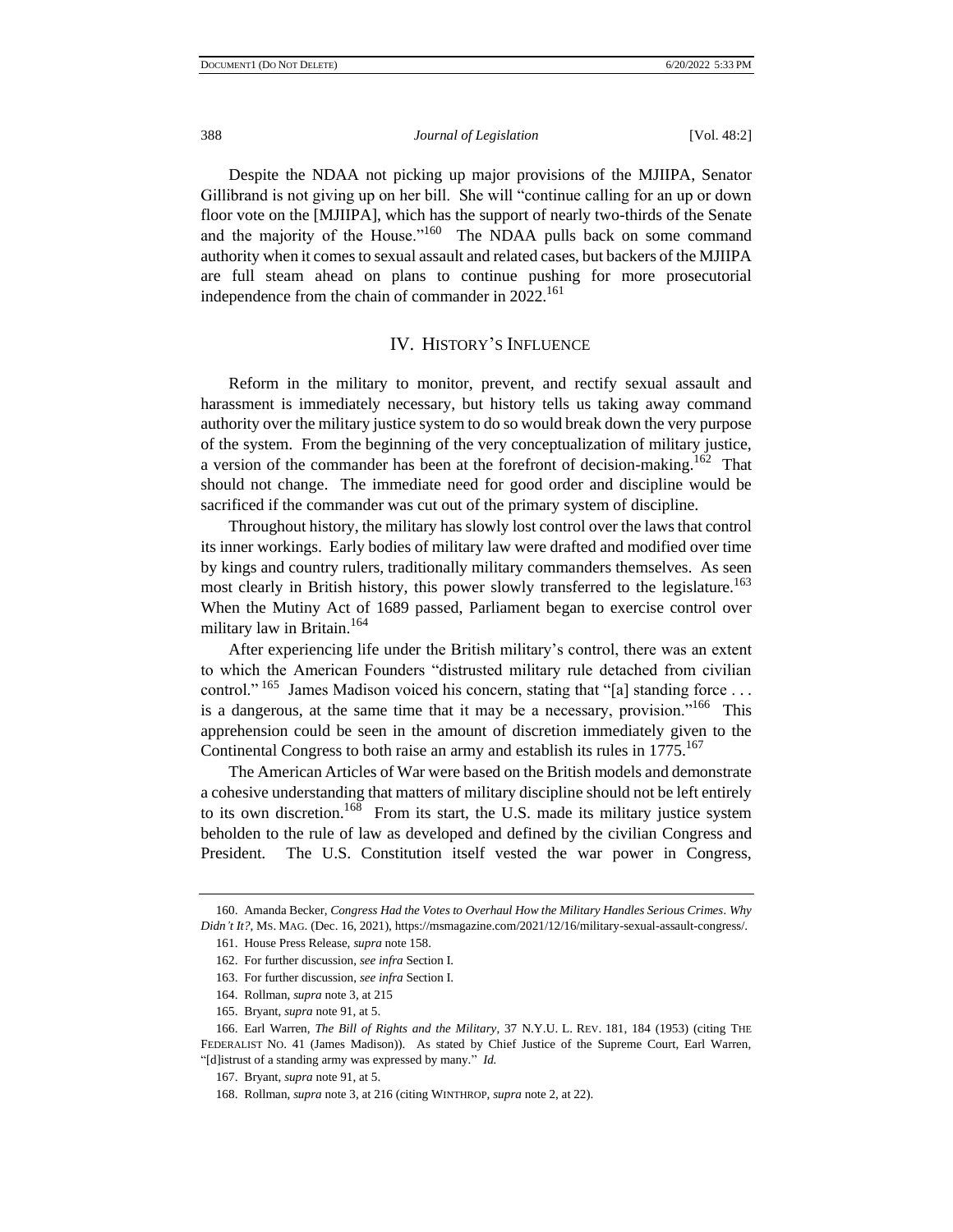empowering it to "define offenses against the 'law of nations'" and recognized the president, a civilian, as commander in chief of the military.<sup>169</sup>

This push for civilian control over the laws of the military, however, did not ever overpower the view that the civilian legal system must give way to military commanders in times of war. The Articles of War of 1776 "recognized the unique needs of military culture by limiting freedom of speech" for "contemptuous or disrespectful words" spoken about the President, Vice President, or Congress.<sup>170</sup> Early on, the Founders recognized the importance of military necessity and the strict discipline of servicemembers. When John Adams traveled "through the Jersies to Staten Island," he "observed such dissipation and Idleness, such Confusion and distraction, among Officers and Soldiers," around the country that "astonished, grieved, and allarmed [sic] him.<sup>171</sup> He observed that "the Ruin of our Cause and Country must be the Consequence if a thoughrough [sic] Reformation and strict Discipline could not be introduced [to the military]."<sup>172</sup>

Thomas Jefferson echoed Adams' sentiment in a letter to John B. Colvin after Colvin asked whether "officers in high trust had to act beyond the law."<sup>173</sup> Jefferson reflected on past military operations and hypothetical scenarios, taking the view that:

> A strict observance of the written laws is doubtless one of the high duties of a good citizen: but it is not the highest. The laws of necessity, of self-preservation, of saving our country when in danger, are of higher obligation. To lose our country by a scrupulous adherence to written law, would be to lose the law itself, with life, liberty, property and all those who are enjoying them with us; thus absurdly sacrificing the end to the means. $174$

<sup>169.</sup> Bryant, *supra* note 91, at 5; *see* U.S. CONST. art I, § 8 & art 2, § 2.

<sup>170.</sup> Bryant, *supra* note 91, at 6. While the Sedition Act of 1798 limited civilian speech in a similar way, it faced tremendous backlash from the public and after John Adams lost reelection in 1800, the Act expired in 1801. *See also The Sedition Act of 1798*, HIST., ART & ARCHIVES OF THE U.S. HOUSE OF REPRESENTATIVES, https://history.house.gov/Historical-Highlights/1700s/The-Sedition-Act-of

<sup>1798/#:~:</sup>text=In%20one%20of%20the%20first,government%20of%20the%20

United%20States (last visited May 22, 2022). The Sedition Act of 1918 was later passed as Title I to the Espionage Act of 1917 and again limited civilian free speech during World War I. The Act was repealed in 1920 and came to be viewed as an overstep by the government. *See also* Christina L. Boyd, *Sedition Act of 1918*, FIRST AMEND. ENCYC. (2009), https://www.mtsu.edu/first-amendment/article/1239/sedition-act-of-1918#:~:text=1912%2C%20public%20domain)-

<sup>,</sup>The%20Sedition%20Act%20of%201918%20curtailed%20the%20free%20speech%20rights,and%20expande d%20limitations%20on%20speech. Despite this, some limits have been maintained regarding military free speech. *See, e.g.*, Bill Kenworthy, *Military Speech*, FREEDOM FORUM INST.E (Feb. 2010), https://www.freedomforuminstitute.org/first-amendment-center/topics/freedom-of-speech-2/personal-publicexpression-overview/military-speech/.

<sup>171.</sup> John Adams, *Autobiography of John Adams*, FOUNDERS ONLINE, NAT'L ARCHIVES (Sept. 19, 1776), https://founders.archives.gov/documents/Adams/01-03-02-0016-0195.

<sup>172</sup>*. Id.*

<sup>173.</sup> Letter from Thomas Jefferson, President, United States, to John B. Colvin (Sept. 20, 1810), https://founders.archives.gov/documents/Jefferson/03-03-02-0060.

<sup>174</sup>*. Id.*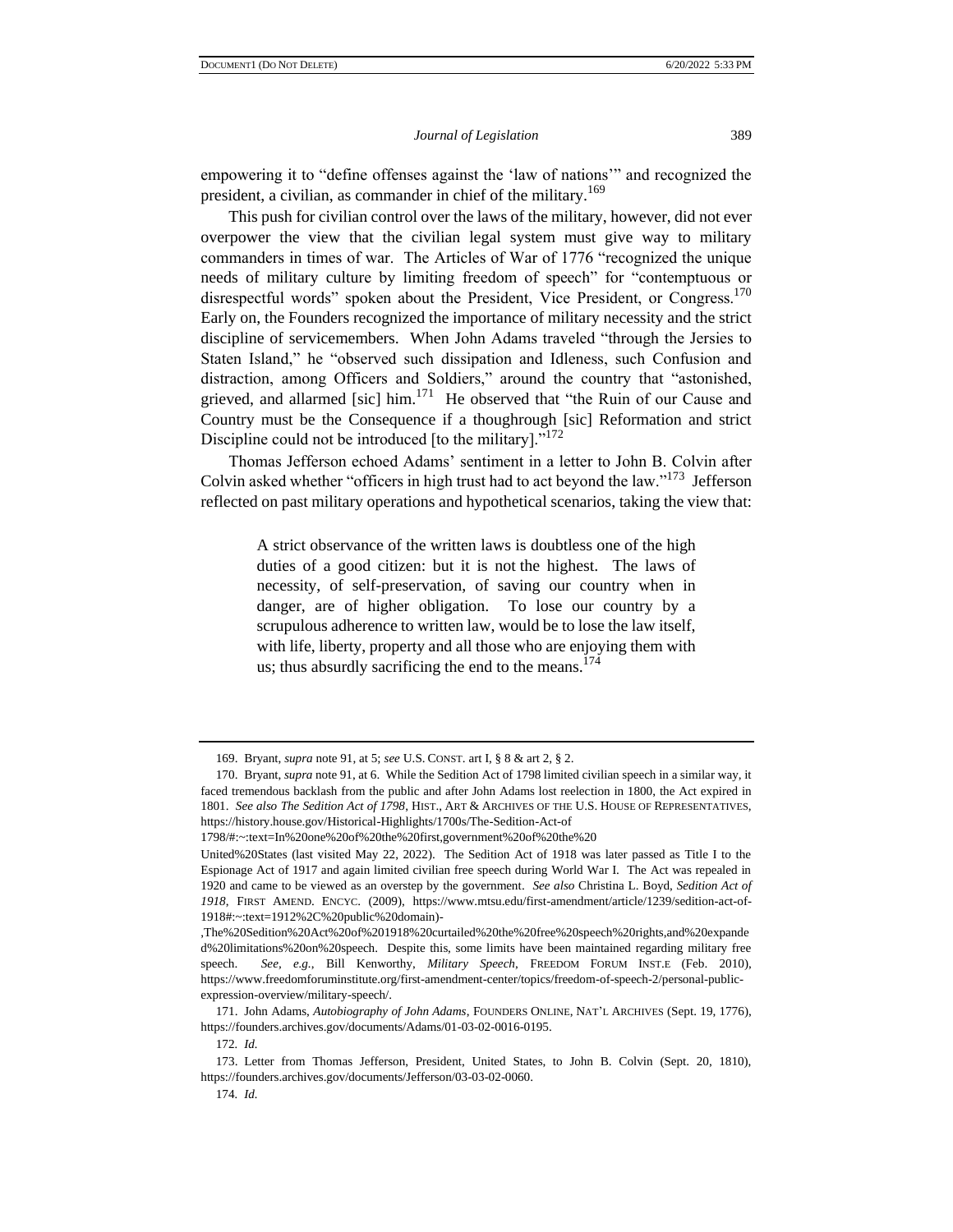Commitment to the protection of the new country was a consistent theme in the nineteenth century. Desperate to keep Maryland in the Union during the Civil War, Abraham Lincoln defended his decision to suspend the writ of habeas corpus in 1861 asking: "are all the laws but one to go unexecuted, and the government itself go to pieces, lest that one be violated?"<sup>175</sup> Later, William T. Sherman, Commanding General of the Army for the Union, addressed Congress, saying:

> The object of the civil law is to secure to every human being in a community all the liberty, security, and happiness possible, consistent with the safety of all. The object of military law is to govern armies composed of strong men, so as to be capable of exercising the largest measure of force at the will of the nation. These objects are as wide apart as the poles, and each requires its own separate system of laws, statute and common. An army is a collection of armed men obliged to obey one man. Every enactment, every change of rules which impairs the principle weakens the army, impairs its values, and defeats the very object of its existence. All the traditions of civil lawyers are antagonistic to this vital principle, and military men must meet them on the threshold of discussion, else armies will become demoralized by evengrafting on our code their deductions from civil practice.<sup>176</sup>

Without a strong military, America's new, fragile democracy could fall, pushing good order and discipline to the top of the new military justice system's priority list. It is no surprise then, that until the UCMJ, the commander's authority was placed beyond the due process rights of individual military members.

Even after World War II in 1948, the former Commander of U.S. Forces in Europe, Dwight Eisenhower stated that military law "was never set up to insure justice . . . it is set up . . . to perform a particular function; and that function, in its successful performance, demands . . . almost a violation of the very concepts upon which our government is established."<sup>177</sup> Eisenhower recognized that because of this, "[the] division of command responsibility and the responsibility for the adjudication of offenses and of accused offenders, cannot be as separate as it is in our own democratic government."<sup>178</sup> Despite giving Congress control over military law text and processes, leaders throughout the years have agreed that the commander's

<sup>175.</sup> Note that this suspension was not military-specific, but Lincoln's response recognizes the need for flexibility in the law, especially as it relates to military necessity. *See* Abraham Lincoln, President, U.S., Message to Congress, Second Printed Draft, with Changes in Lincoln's Hand (June or July 1861), https://loc.gov/resource/mal.1057200/?sp=1&st=text.

<sup>176.</sup> Edward F. Sherman*, The Civilianization of Military Law*, 22 ME. L. REV. 3, 4–5 (1970) (quoting *Hearings on H.R. 2498 Before a Spec. Subcomm. of the House. Comm. on Armed Services*, 81<sup>st</sup> Cong. (1949)).

<sup>177.</sup> Delafield, Marsh & Hope Counsellors at Law, *Letter to the Committee on Uniform Code of Military Justice*, LIBR. OF CONG., *in* THE EDMUND M. MORGAN PAPERS – VOLUME IV (Jan. 29, 1949), https://www.loc.gov/rr/frd/Military\_Law/Morgan\_Vol-4.html.

<sup>178</sup>*. Id.*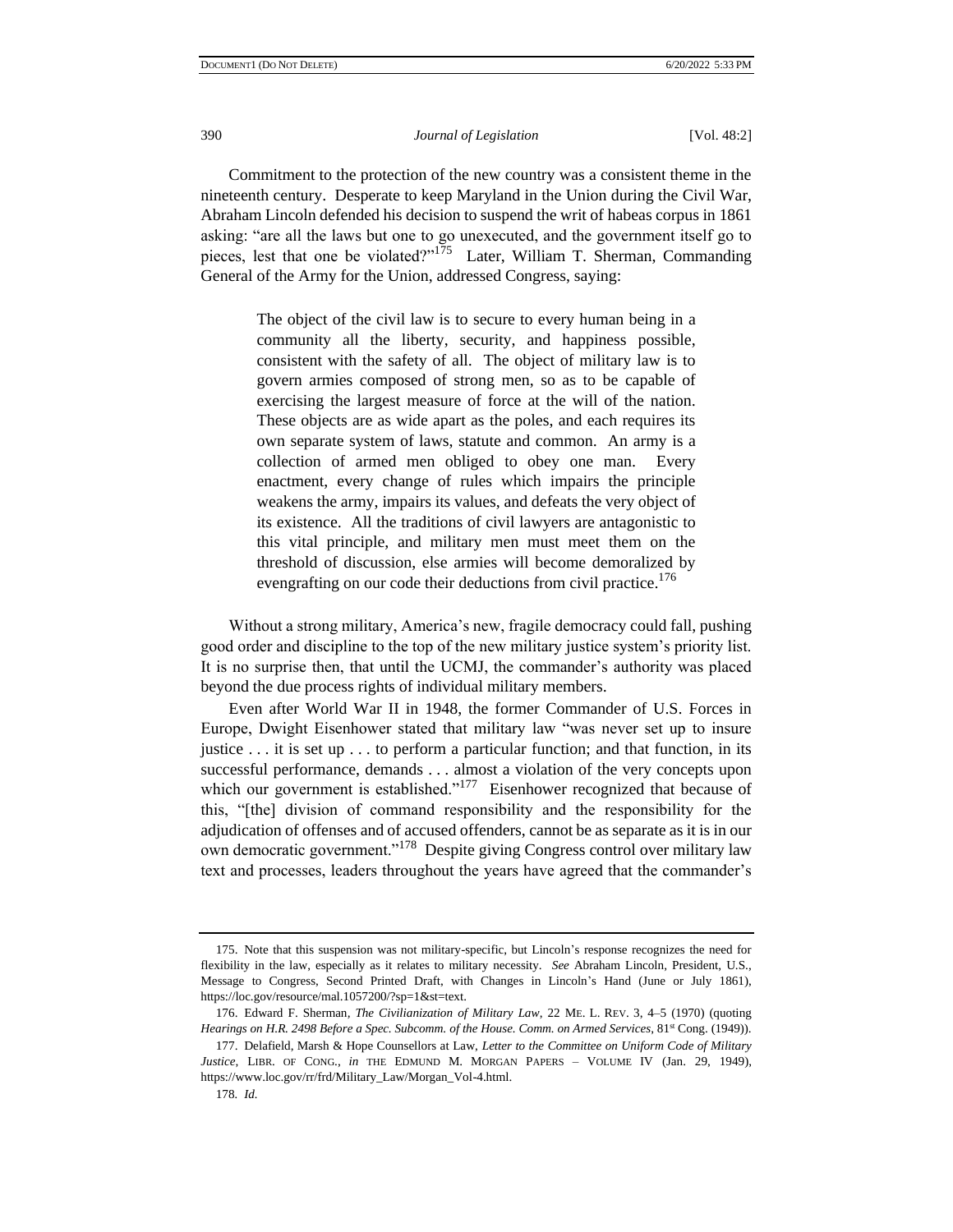ultimate authority is necessary for the strength of the military and preservation of civilian democracy.

But after World War II, public sentiment against the military justice system was at its peak and convinced Congress to act.<sup>179</sup> The UCMJ was passed and brought great reforms to the fairness and due process of law in the U.S. military.<sup>180</sup> However, the role of the commander, while checked and modified, was always left strong and able.

Unlike the civilian justice system, military law has a unique purpose: discipline. As Justice Rehnquist stated in *Parker v. Levy*, "the fundamental necessity for obedience, and the consequent necessity for the imposition of discipline, may render permissible within the military that which would be constitutionally impermissible outside it. $v^{181}$  The reforms proposed by the MJIIPA depart "unequivocally from the historical and constitutionally validated American practice that has been followed for more than two centuries[.]"<sup>182</sup> Colonel William Winthrop, whom the Supreme Court dubbed "Blackstone of Military Law,"<sup>183</sup> stated:

> Courts-martial are . . . in fact, simply instrumentalities of the executive power . . . to aid him in properly commanding the army and navy and enforcing discipline therein, and utilized under his orders or those of his authorized military representative. Thus indeed strictly, a court-martial is not a *court* in the full sense of the term . . . It is indeed a creature of orders and except insofar as an independent discretion may be given it by statute, it is as much subject to the orders of a competent superior as is any military body of persons.<sup>184</sup>

The public, as a whole, generally does not understand this aspect of military justice—that it is not as much a system for the enforcement of laws or punishment of wrongdoers as much as a system to ensure the readiness of armies in a given mission. In fact, "[t]he military constitutes a specialized community governed by a separate discipline from that of the civilian."<sup>185</sup> The Supreme Court has further noted that

<sup>179</sup>*. See, e.g*., Rollman, *supra* note 3, at 220; *see also* discussion at *supra* Subsection C.

<sup>180</sup>*. See generally* 10 U.S.C. §§ 801–940 (2021).

<sup>181.</sup> 417 U.S. 733, 758 (1974). The *Parker* Court further stated:

While members of the military community enjoy many of the same rights and bear many of the same burdens as do members of the civilian community, within the military community there is simply not the same autonomy as there is in the larger civilian community. The military establishment is subject to the control of the civilian Commander in Chief and the civilian departmental heads under him, and its function is to carry out the policies made by those civilian superiors. *Id.* 

<sup>182.</sup> Lt. Col. Dan Maurer, *What the FY 2022 NDAA Does, and Does Not Do, to Military Justice*, DUKE LAWFARE (Dec. 30, 2021), https://www.lawfareblog.com/what-fy-2022-ndaa-does-and-does-not-do-militaryjustice.

<sup>183.</sup> Reid v. Covert, 354 U.S. 1, n.38 (1955).

<sup>184.</sup> WINTHROP, *supra* note 2, at 49.

<sup>185.</sup> Orloff v. Willoughby, 345 U.S. 83, 94 (1953). Civil courts are "ill-equipped to determine the impact upon discipline that any particular intrusion upon military authority might have." Warren, *supra* note 165.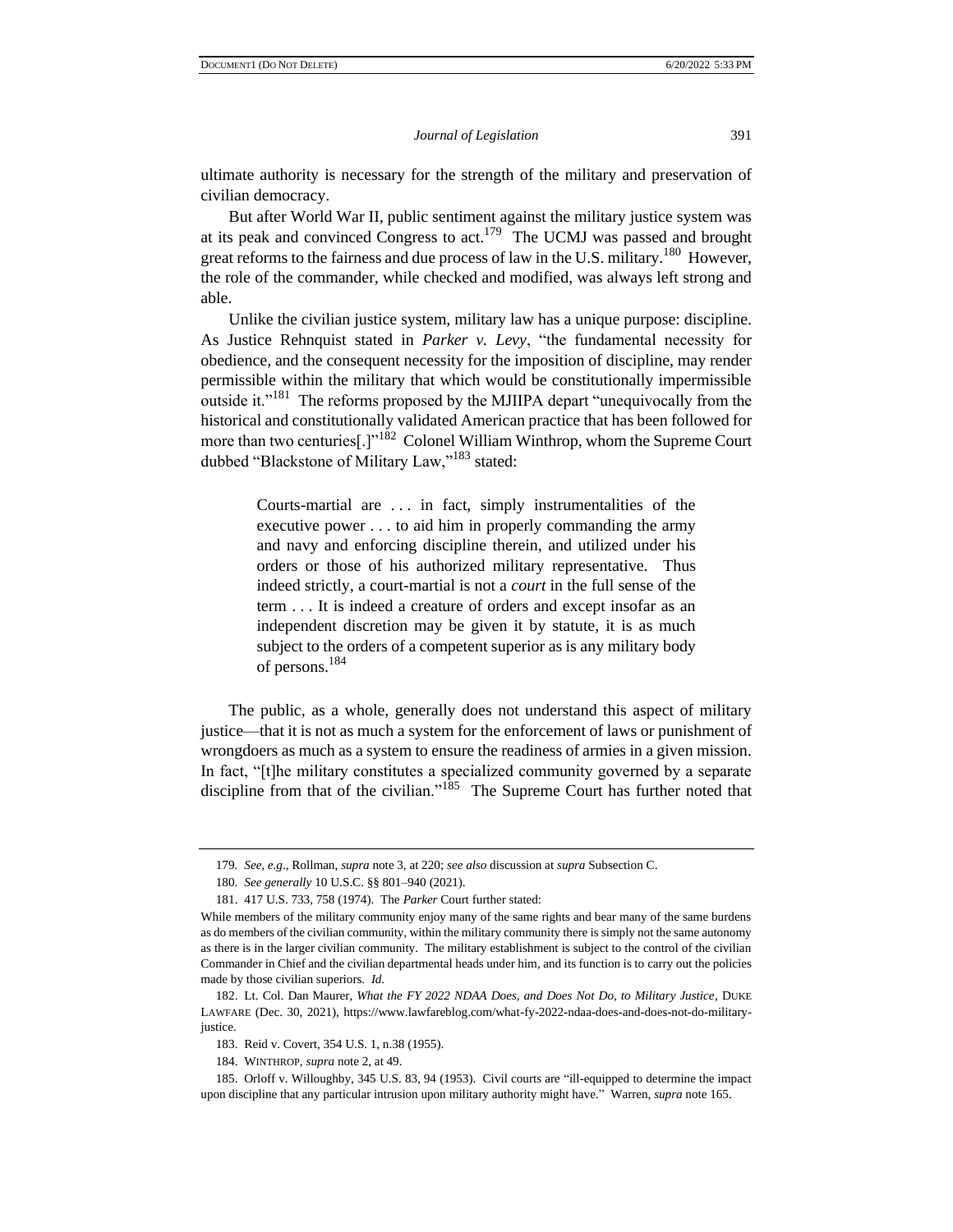"the rights of men in the armed forces must perforce be conditioned to meet certain overriding demands of discipline and duty."<sup>186</sup>

Advocates for reform often advance the argument that military commanders do not have any form of legal training and are therefore ill-equipped to understand legal cases and refer charges to trial.<sup>187</sup> Commanders do not typically have any legal training, nor do they need it to do their very job—maintain good order and discipline. For centuries, that role has not changed, and no one knows it better than the leaders themselves.

The military commander in the military justice system has no equivalent to anyone in the civilian system. The system has been built and structured so that the commanding officers can "carry out the orders of their civilian leaders."<sup>188</sup> This misconception of the role of the court-martial and its decision-makers is why reform to a commander's role has long been opposed by the Department of Defense and is still being fought by high-ranking officials.

In a letter to Senate Armed Services Committee member, Jim Inhofe, Chairman of the Joint Chiefs of Staff, General Mark Milley said:

> It is my professional opinion that removing commanders from prosecution decisions, process and accountability may have an adverse effect on readiness, mission accomplishment, good order and discipline, justice, unit cohesion, trust, and loyalty between commanders and those they lead.<sup>189</sup>

Marine Corps Commandant General David Berger expressed similar concerns, writing about MJIIPA: "I consider this bill a significant risk to readiness and mission accomplishment if not appropriately resourced. This bill would seem to lengthen the process, limit flexibility, and potentially reduce confidence among victims."<sup>190</sup>

While freedom and security are widely taken for granted in the United States, those comforts could disappear in the face of war with an undisciplined army. During a revolution, the Founders recognized the need for command authority, despite their trepidation about a fully military-controlled-military. Today, "there is a fundamental anomaly that vests a commander with life-or-death authority over his troops in

<sup>186.</sup> Burns v. Wilson, 346 U.S. 137, 140 (1953).

<sup>187.</sup> Speier Press Release, *supra* note 152. As stated by the press release, "[u]nder current law, commanders who do not have legal training make the decision on whether to prosecute a servicemember . . . ." *Id. See also* Donald W. Hansen, *Judicial Functions for the Commander*, 41 MIL. L. REV. 1, 53 (1968) ("[T]he peculiar nature of military service is such that courts-martial 'probably never can be constituted in such a way that they can have the same kind of qualifications that the Constitution has deemed essential to fair trials of civilians in federal courts.'").

<sup>188.</sup> Spoehr, *supra* note 122.

<sup>189.</sup> Scott Maucione, *Military Leaders Push Back on Taking Crimes Out of Chain of Command*, FED. NEWS NETWORK (June 22, 2021), https://federalnewsnetwork.com/defense-main/2021/06/military-leaders-pushbackon-taking-nonmilitary-crimes-out-of-chain-of-command/.

<sup>190</sup>*. Id.*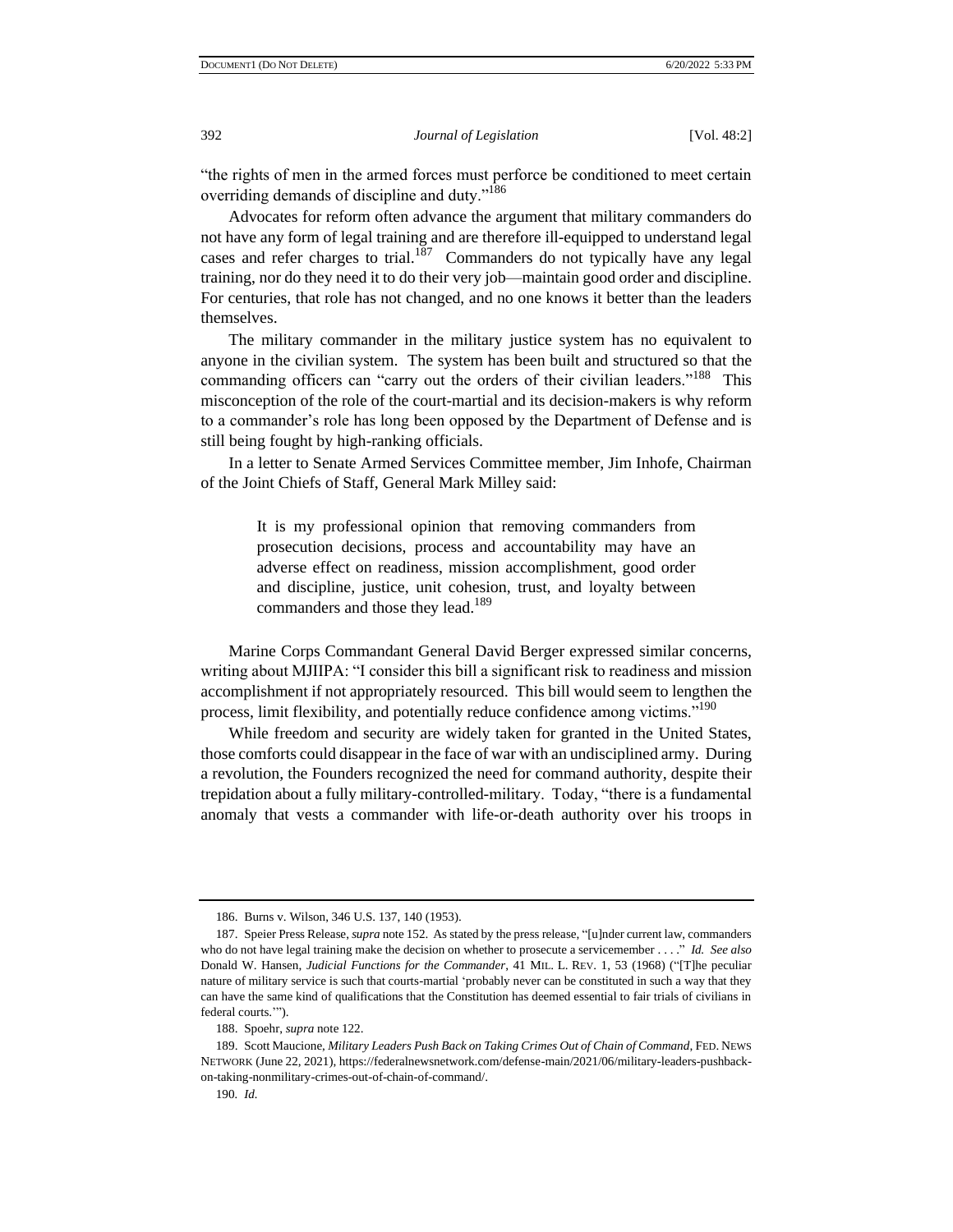combat but does not trust that same commander to make a sound decision with respect to justice and fairness to the individual."<sup>191</sup>

In times of war and peace, the military operates in vastly different conditions than civilian systems, and history has shown that the commander requires full control of their unit to maintain strict order. This central element of the military has been recognized throughout generations of American military justice development. Plaguing the justice process with bureaucracy eliminates this crucial control. Taking away command authority to "send serious criminal cases to a court-martial undermines their ability and responsibility to enforce good order and discipline, which in turn erodes their ability to fight and win wars."<sup>192</sup>

#### **CONCLUSION**

History shows us that military justice has evolved.<sup>193</sup> Over time, the laws that govern the militaries across the world have become more civilianized and demilitarized.<sup>194</sup> While following European military justice systems closely, America's Founders were still skeptical of giving the military full autonomy and opted for a civilian-controlled system.<sup>195</sup> The military, while powerful, is beholden to the legislation created by Congress and the orders given by its civilian commanderin-chief, the President. Despite the gradual demilitarization of the military, the commander has remained at the forefront of decision-making.<sup>196</sup> This structure has withstood the tests of war and the even greater tests of time.

The military justice system does have its flaws, but so does its civilian equivalent. One thing that is evident in any study of United States military law is its ability to be flexible. When the system has been criticized in the past, leaders have found ways to incorporate reform that is effective but not damaging to the hierarchical structure necessary for a strong, disciplined armed force.<sup>197</sup> It will continue to reform in a way that ensure readiness and mission success. In August 2018, four-star general and Secretary of Defense General James Mattis addressed the "force," writing:

> It is incumbent on our leaders to ensure that American Forces are always the most disciplined on the battlefield. Whatever the domain might be . . . . We must . . . remove the cancer of sexual misconduct from our ranks . . . . Enforcing standards is a critical component of making our force more lethal. Our leaders must uphold proven standards. They should know the difference between a mistake and a lack of discipline . . . . The military justice system is a powerful

196*. Id.*

<sup>191.</sup> Christopher W. Behan, *Don't Tug on Superman's Cape: In Defense of Convening Authority Selection and Appointment of Court-Martial Panel Members*, 176 MIL. L. REV. 190, 193 (2003).

<sup>192.</sup> Spoehr, *supra* note 122.

<sup>193</sup>*. See* discussion at *infra* Section I.

<sup>194.</sup> Maurer, *supra* note 182.

<sup>195</sup>*. See* discussion at *infra* Section IV.

<sup>197</sup>*. See* discussion at *infra* Subsection C.